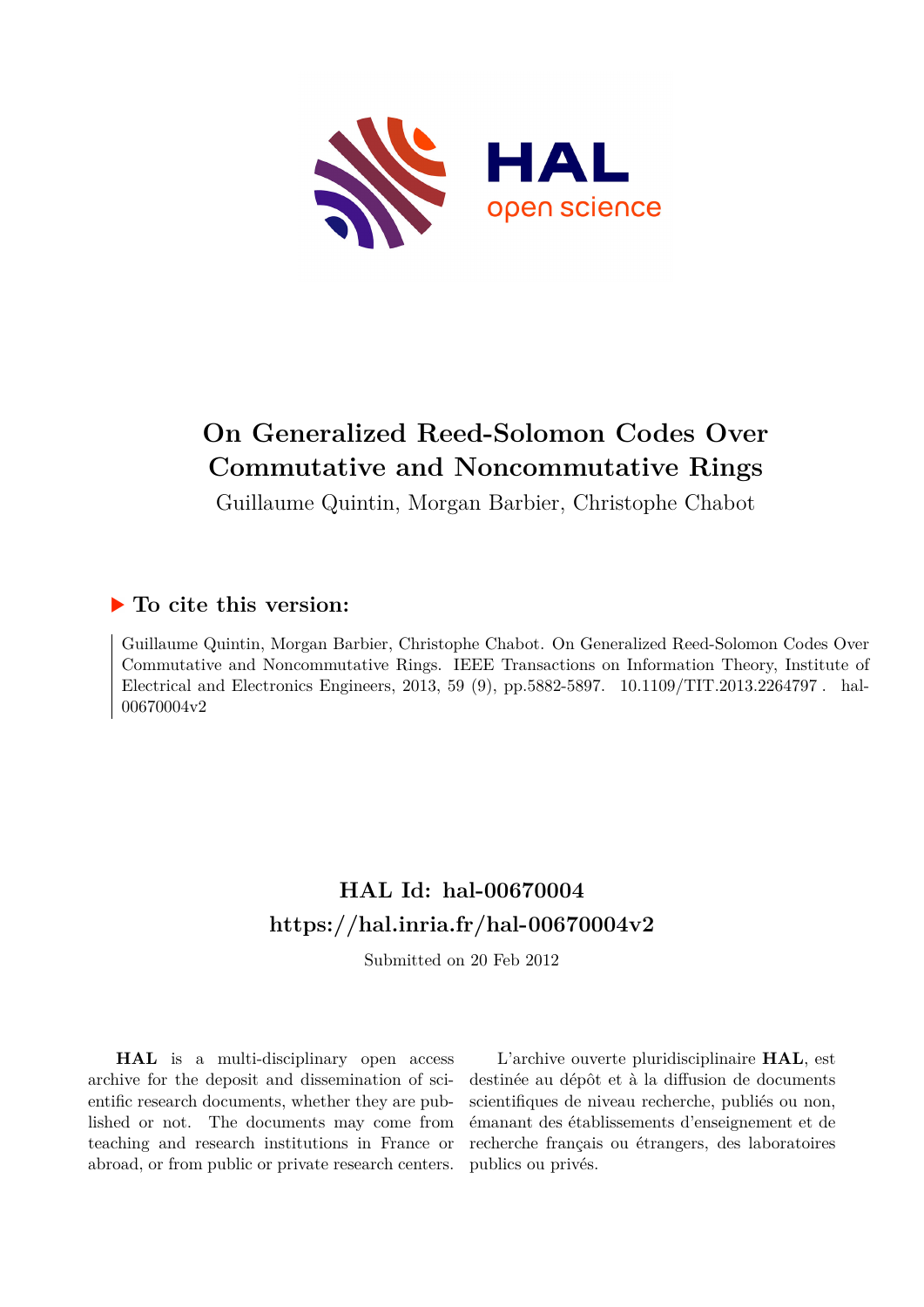# On Generalized Reed-Solomon Codes Over Commutative and Noncommutative Rings

Guillaume Quintin, Morgan Barbier, Christophe Chabot

*Abstract*—In this paper we study generalized Reed-Solomon codes (GRS codes) over commutative, noncommutative rings, show that the classical Welch-Berlekamp and Guruswami-Sudan decoding algorithms still hold in this context and we investigate their complexities. Under some hypothesis, the study of noncommutative generalized Reed-Solomon codes over finite rings leads to the fact that GRS code over commutative rings have better parameters than their noncommutative counterparts. Also GRS codes over finite fields have better parameters than their commutative rings counterparts. But we also show that given a unique decoding algorithm for a GRS code over a finite field, there exists a unique decoding algorithm for a GRS code over a truncated power series ring with a better asymptotic complexity. Moreover we generalize a lifting decoding scheme to obtain new unique and list decoding algorithms designed to work when the base ring is for example a Galois ring or a truncated power series ring or the ring of square matrices over the latter ring.

*Index Terms*—Algebra, Algorithm design and analysis, Decoding, Error correction, Reed-Solomon codes.

## I. INTRODUCTION

Reed-Solomon codes (denoted by RS codes in the rest of this paper) form an important and well-studied family of codes. They were first proposed in 1960 by Irvin Stoy Reed and Gustave Solomon in their original paper [36]. They have the property to be *Maximum Distance Separable* (MDS) codes, thus reaching the Singleton bound. Not only do RS codes have the best possible parameters, they also can be efficiently decoded. See for example [22] and [27]. They are widely used in practice such as in compact disc players, disk drives, satellite communications, and high-speed modems such as ADSL. See [43] for details about applications of RS codes. A breakthrough has been made by Madhu Sudan in 1997 about the list decoding of RS codes in his paper [41], further improved by Venkatesan Guruswami and Madhu Sudan in [26]. They showed that RS codes are list decodable up to the generic Johnson bound in polynomial time. In [32], Rasmus Refslund Nielsen and Tom Høholdt showed that the probability of having more than one codeword returned by any list decoding algorithm which can decode up to the generic Johnson bound is very small, making the Guruswami-Sudan algorithm usable in practice.

In the present article we investigate generalized Reed-Solomon codes (denoted by GRS codes in the rest of this paper) over rings with unity. The latter need not be commutative. We show that the main results about GRS codes still hold in this more general situation.

## *A. Our contributions*

In an attempt to build new good codes over  $\mathbb{Z}/4\mathbb{Z}$  in a similar way as in [10] we noticed that most results about evaluation codes still hold when we replace the ring of matrices by any noncommutative ring. This generalization is natural to do and permits the study of GRS codes over rings with unity in great generality.

Moreover it allows us to design unique and list decoding algorithms, prove their correctness and study their asymptotic complexities in a very general framework. They are not constraint to have as input a GRS code over a finite field or a Galois ring. They remain valid when the alphabet is any noncommutative ring such as matrices over a finite field or a Galois ring.

In this article we reach the conclusion that GRS codes over finite noncommutative rings are no better than GRS codes over finite commutative rings which are themselves no better than their finite fields counterparts as far as *only* the parameters are concerned.

We summarize our results in the following theorems and propositions which will be proved later in the article.

**Theorem 1.** *Given three positive integers*  $k < n \leq q$ , let A *be a non commutative ring of cardinality* q *and a GRS code over* A *of parameters*  $[n, k, n - k + 1]_A$ *. Then there exists a commutative ring* B *of cardinality* q *and a GRS code over* B *of parameters*  $[n, k, n - k + 1]_B$ .

The same theorem holds when  $q$  is a prime power and if we replace "noncommutative rings" by "commutative rings" and "commutative rings" by "finite fields". The "soft-Oh" notation  $f(n) \in \tilde{O}(n)$  means that  $f(n) \in g(n) \log^{O(1)}(3 + g(n))$  (we refer the reader to [23, Chapter 25, Section 7] for details).

**Proposition 2.** Given a Galois ring  $A = \text{GR}(p^r, s)$  and a *RS code over* A *with parameters*  $[n, k, n - k + 1]_A$ *, there exists a unique decoding with an asymptotic complexity of*  $O(rnks \log p)$  *bit-operations; and a list decoding algorithm* with an asymptotic complexity of  $\tilde{O}(n^{r+6}k^5sp^{rs(r-1)})$  bit*operations which can list decode up to the Johnson bound.*

In this paper we provide detailed asymptotic complexities of our decoding algorithms when the alphabet of the RS code is a Galois ring and the ring  $\mathbb{F}_q[[t]]/(t^r)$ .

Guillaume Quintin is with the Laboratoire d'informatique de l'X (LIX), Ecole polytechnique, 91128 Palaiseau, FRANCE, UMR 7161 X-CNRS, e- ´ mail: quintin@lix.polytechnique.fr.

Morgan Barbier is with the Groupe de recherche en Informatique, Image, automatique et Instrumentation (GREYC) at the University of Caen, 14032 Caen, FRANCE, UMR 6072 CNRS, e-mail: morgan.barbier@unicaen.fr.

Christophe Chabot was with the laboratoire Jean Kuntzmann (LJK), at the University of Joseph Fourier, 38041 Grenoble, FRANCE, UMR 5224 CNRS, e-mail: christophechabotcc@gmail.com.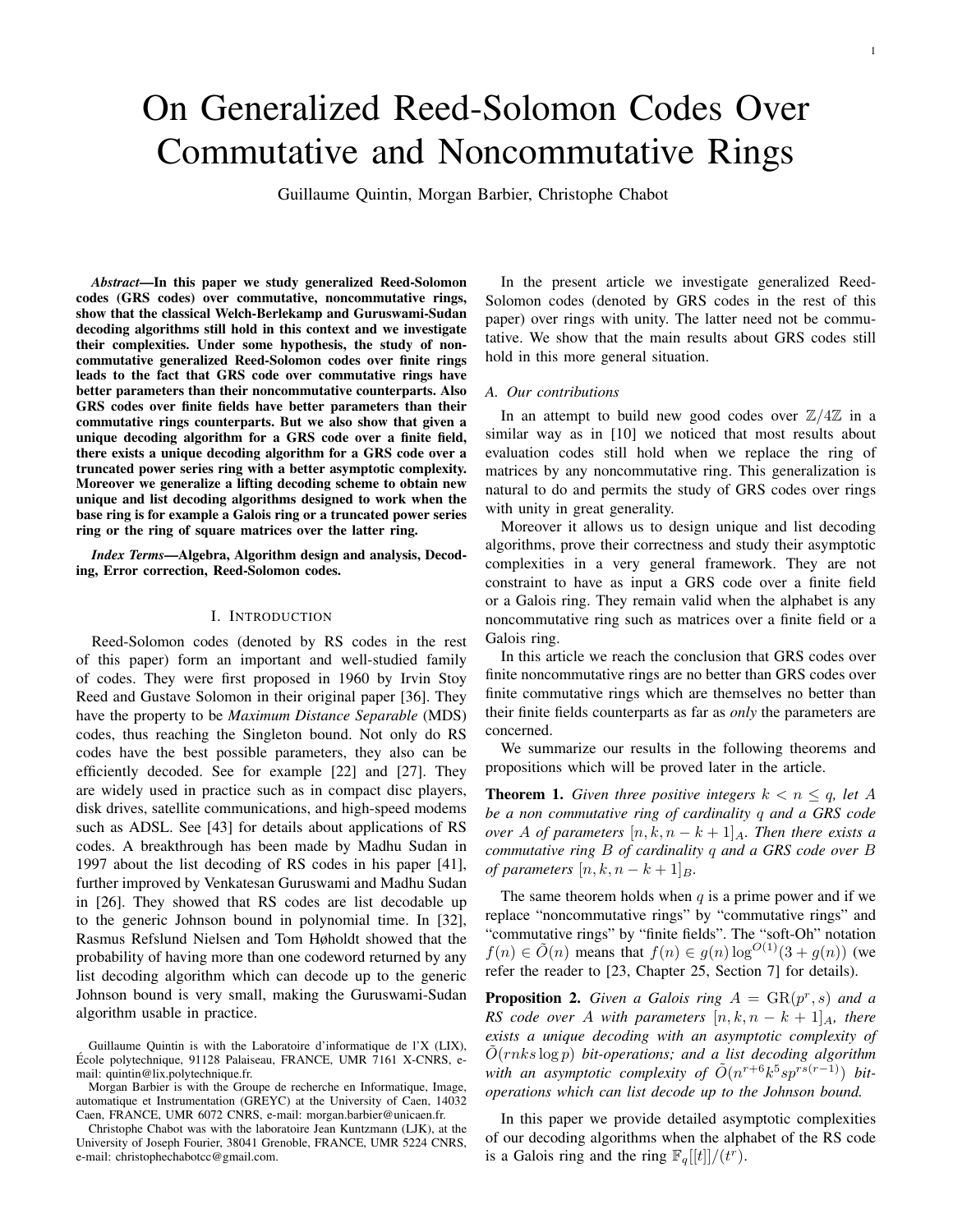Theorem 3. *Given a finite field* A*, a truncated power series ring* B *such that*  $|A| = |B|$ *, a RS code*  $C_A$  *over* A *of parameters*  $[n, k, n-k+1]_A$  *and a unique decoding algorithm* UDec for  $C_A$ . Suppose that there exists a RS code  $C_B$  over *B of parameters*  $[n, k, n - k + 1]_B$ *. Then there exists a RS code*  $\mathcal{C}'_B$  *over* B *of parameters*  $[n, k, n - k + 1]_B$  *such that*  $\mathcal{C}_B/p\mathcal{C}_B = \mathcal{C}'_B/p\mathcal{C}'_B$  and a unique decoding algorithm for  $\mathcal{C}'_B$ *with a better asymptotic complexity than* UDec *as soon as the complexity of UDec is equal or greater than*  $O(n)$ *.* 

Note that the asymptotic complexity of the known unique decoding algorithms is at least  $O(n)$ . In addition, we show that the gain is more significant when the arithmetic of the underlying rings is not done with asymptotically fast algorithms which is the case for practical applications. In this case we have a similar theorem as Theorem 3 for Galois rings.

### *B. Related work*

Our approach for building noncommutative GRS codes is different from the one to build "skew codes" [13]–[16], [19]. Skew polynomial rings over finite fields or Galois rings are used for the construction of codes whose alphabets are finite fields or Galois rings. Here we consider alphabets which are noncommutative rings and not necessarily finite fields. GRS codes over a commutative finite ring have been studied by Marc André Armand in [2], [3]. To our knowledge this paper is the first to study GRS codes over noncommutative rings.

Unique decoding algorithms for RS codes over finite fields have been studied for example in [11], [12], [42]. List decoding algorithms for RS codes over finite fields have been investigated for example in [1], [8], [26], [28], [29], [37], [41]. A unique decoding algorithm for RS codes over Galois rings has been proposed by [4] while list decoding algorithms have been investigated in [2], [3], [5], [6].

A lifting decoding scheme has been first proposed in [24] then in [9], [17]. In this paper we generalize the lifting decoding scheme to obtain unique and list decoding algorithms for GRS code over noncommutative rings.

#### II. PREREQUISITES

In this article we let A be a (*not necessarily* commutative) ring with unity, denoted by 1 or  $1_A$ , such that for all  $a, b \in A$ 

• 1. $a = a.1 = a$ ,

• 
$$
a.b = 1 \Longrightarrow b.a = 1.
$$

If  $ab = 1$ , we say that a is *invertible* or that a is a *unit* whose inverse is b. In this paper, we will only consider rings verifying the above conditions and by "ring" we mean a *not necessarily commutative* ring unless stated otherwise. We denote by  $A^{\times}$ the *not necessarily commutative* group of units of A. An element  $a \in A$  is *right regular* if  $ab = 0$  implies  $b = 0$ for all  $b \in A$ . Similarly a is *left regular* if  $ba = 0$  implies  $b = 0$  for all  $b \in A$ . If a is both left and right regular we say that a is regular. Note that when A is finite,  $A^{\times}$  coincides with the group of regular elements of A. Suppose now that we have  $c = ab$  for three elements of A. Then a is called a *left divisor* of c and b is called a *right divisor* of c.

**Definition 4** (Commutative subset). A subset  $S$  of  $A$  is called a *commutative subset* if for each  $s, t \in S$  we have  $st = ts$ .

Definition 5 (Subtractive subset). We borrow the terminology of [33, Definition 2.2 page 3] and say that a subset  $S$  of  $A$  is *subtractive* if for all  $s, t \in S$  with  $s \neq t$  we have  $s - t \in A^{\times}$ .

Let  $A[X]$  be the ring of polynomials over A and, for a *positive* integer k let  $A[X]_{< k}$  be the bimodule of all polynomials of  $A[X]$  of degree at most  $k - 1$ . Then  $A[X]$ is commutative if and only if A is. We denote by  $Z(A)$  the center of A. We have  $Z(A[X]) = Z(A)[X]$ .

Definition 6 (Evaluation map). Let

$$
f = \sum_{0}^{l} f_i X^i \in A[X]
$$

and  $a \in A$ . We define the *evaluation* of f at a, denoted by  $f(a)$ , to be the element

$$
\sum_{0}^{l} f_{i} a^{i} \in A.
$$

In general, the evaluation map  $f \mapsto f(a)$  is not a ring homomorphism. Note however that  $f \mapsto f(a)$  is a ring homomorphism whenever  $a \in Z(A)$ . Let  $g \in A[X]$  and suppose that the subset of  $A$  constituted by the coefficients of g and a is commutative. Then we have  $(fg)(a) = f(a)g(a)$ . We call a a *root* of f if  $f(a) = 0$ .

Let  $f \in A[X]$  and  $x = (x_1, \ldots, x_n) \in A^n$ . For convenience sake the vector  $(f(x_1), f(x_2), \ldots, f(x_n))$  of  $A^n$  will be denoted by  $f(x)$ . We include in this section propositions about evaluation and interpolation of polynomials of  $A[X]$ .

Lemma 7. *Let* f *and* g *be nonzero polynomials over* A *such that the leading coefficient of* g *is a unit of* A*. Then there exist unique polynomials*  $q_l(X), r_l(X) \in A[X]$  *such that*  $f = q_l g + r_l$  *and*  $\deg r_l < \deg g$ *; and unique polynomials*  $q_r(X), r_r(X) \in A[X]$  *such that*  $f = gq_r + r_r$  *and*  $\deg r_r < \deg g$ .

*Remark* 8*.* Taking the same notations as in Lemma 7 note that we have  $q_l = q_r$  and  $r_l = r_r$  whenever the coefficients of f and of  $q_r$  *or*  $q_l$  form a commutative subset of A. It is the case in particular when  $g \in Z(A[X])$ . A direct consequence of Lemma 7 is that  $a \in A$  is a root of f if and only if  $X - a$ is a right divisor of f. Moreover if  $a \in Z(A)$  then a is root of f if and only if  $X - a$  is a right and left divisor of f. The following corollary is the key ingredient of many proofs in this paper.

Corollary 9. *Let* f *be a polynomial over* A *of degree at most* n *with at least* n+1 *roots contained in a commutative subtractive subset of A. Then*  $f = 0$ *. It is the case in particular when the considered*  $(n + 1)$  *roots are in*  $Z(A)$ *.* 

The next corollary of Lemma 7 allows to do Lagrange interpolation as soon as the points at which interpolation is done are well chosen.

**Corollary 10.** Let  $\{x_1, \ldots, x_{n+1}\}$  be a commutative subtrac*tive subset of* A *and*  $\{y_1, \ldots, y_{n+1}\}$  *be a subset of* A. Then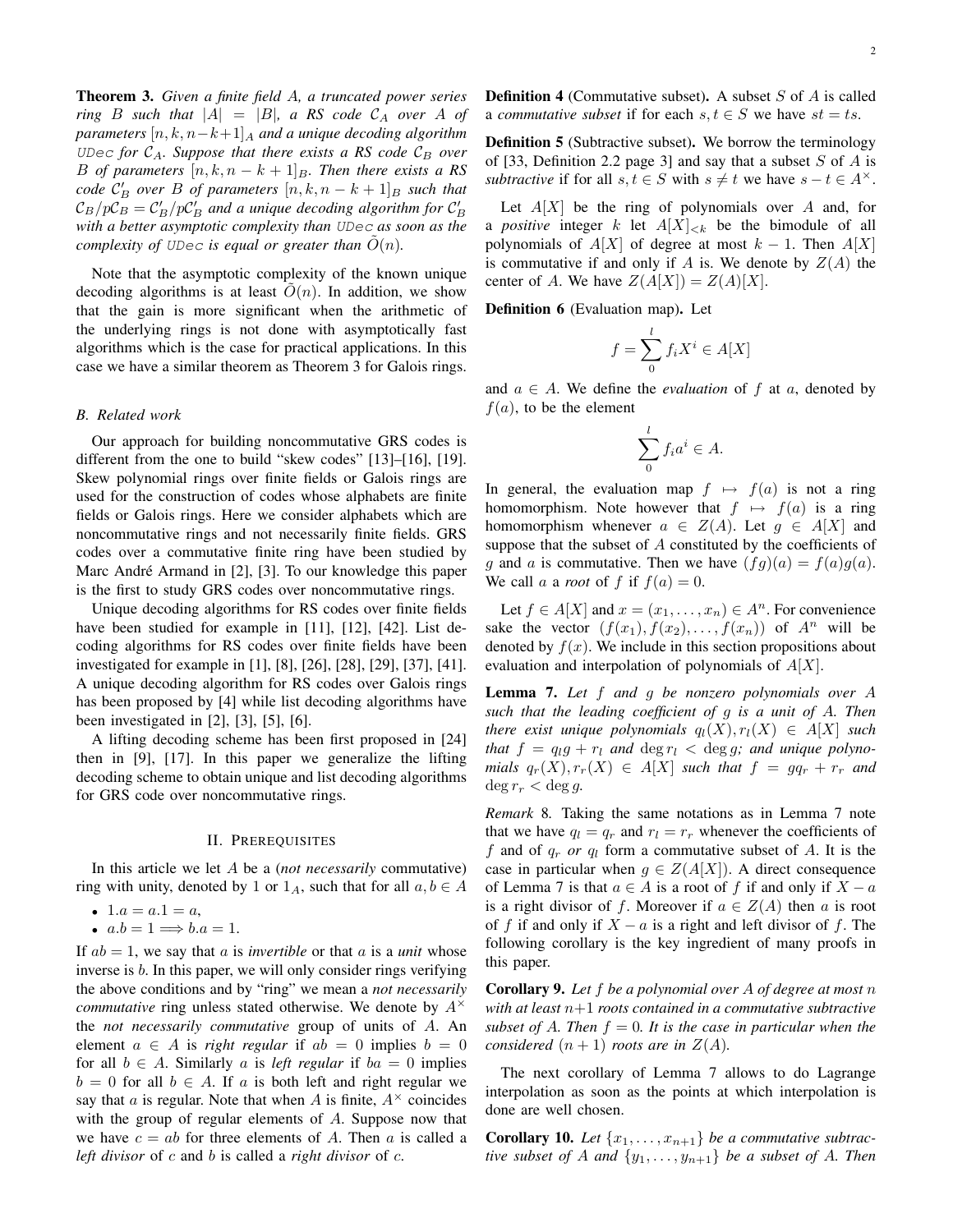*there exists a unique polynomial*  $f \in A[X]$  *of degree at most n* such that  $f(x_i) = y_i$ , for  $i = 1, ..., n + 1$ .

*Proof:* The proof is included to introduce some notations that will be useful later.

The uniqueness is a direct consequence of Corollary 9. Let

$$
L_i(X) = \prod_{j \neq i} (X - x_j).
$$

Note that if  $h \in A[X]$  and  $\lambda, x \in A$  then  $(\lambda h)(x) = \lambda(h(x)).$ Therefore the polynomial

$$
f(X) = \sum_{i=1}^{n+1} y_i L_i(x_i)^{-1} L_i(X), \qquad (1)
$$

verifies  $f(x_i) = y_i$  for  $i = 1, \ldots, n + 1$ .

As in the commutative case, we will need to work in a localization of A. However the operation of localization is slightly more complicated. Let  $S$  be a multiplicative subset of A *i.e.* S satisfies  $s, t \in S \Rightarrow st \in S$ . Following [31, Paragraph 1.6, page 43] one can form the ring of right fractions denoted by AS<sup>−</sup><sup>1</sup> under certain conditions such as the *right Ore condition*.

**Definition 11** (Right Ore condition). A subset  $S$  of  $A$  is said to satisfy the right Ore condition if for all  $r \in A$  and  $s \in S$ there exists  $r' \in A$  and  $s' \in S$  such that  $rs' = sr'$ .

Following [31, Definition 1.3, page 42], we denote by ass(S) the set  $\{a \in A : as = 0 \text{ for some } s \in S\}.$ 

Proposition 12. *Let* S *be a multiplicative subset of* A *satisfying the right Ore condition such that the image of* S *in the quotient ring* A/ ass(S) *consists of regular elements of* A/ ass(S)*. Then the ring of right fractions of* A *with respect to* S exists. We will denote it by  $AS^{-1}$ .

*Proof:* See [31, Theorem 1.12, page 47].

#### *A. Error correcting codes*

As in the case of linear error correcting codes over a finite field, we define a linear error correcting code as a submodule of  $A<sup>n</sup>$  for a positive integer *n*. But, as A is not commutative *a priori* we have to define *left* and *right* linear error correcting codes.

**Definition 13** (Left and right linear code). Let  $n$  be a positive integer. A *left* (resp. *right*) *linear error correcting code* is a left (resp. right) submodule  $C$  of  $A$  such that for each  $i \in \{1, \ldots, n\}$  there exists an element of C such that its i'th coordinate is nonzero.

The elements of C are called *codewords* while the elements of A<sup>n</sup> are called *words*.

If C is a bi submodule of  $A<sup>n</sup>$  then it is called a *linear error correcting code*, or simply an *error correcting code* or a *code* if there is no confusion on the linearity of  $C$ .

As in the finite field case, we can define the Hamming distance and weight.

**Definition 14** (Hamming weight and distance). Let  $u \in A^n$ . We call the *Hamming weight* of u the number of nonzero entries of u and denote this number by  $w(u)$ . Now let  $v \in A^n$ . The *Hamming distance* between u and v is the nonnegative integer  $w(u - v)$  and denoted by  $d_H(u, v)$ . If there is no confusion the Hamming distance between  $u$  and  $v$  will be simply called the  $distance$  between  $u$  and  $v$  and denoted by  $d(u, v)$ .

Let  $C$  be a *subset* of  $A<sup>n</sup>$ . The *minimum Hamming distance* of C denoted by  $d_C$  is defined as

$$
d_C = \min_{u,v \in C \text{ and } u \neq v} d(u,v).
$$

If there is no confusion the minimum Hamming distance of C is simply called the *minimum distance* of C. Note that if C is an additive subgroup of  $A<sup>n</sup>$  we have

$$
d_C = \min_{u \in C \backslash \{0\}} w(u).
$$

**Definition 15** (Support). Let  $u = (u_1, \ldots, u_n) \in A^n$ . The set

$$
\{i \in \{1, \ldots, n\} : u_i \neq 0\}
$$

is called the *support* of  $u$  and denoted by  $\text{Supp}(u)$ .

**Definition 16** (Inner product). Let  $u = (u_1, \ldots, u_n)$  and  $v =$  $(v_1, \ldots, v_n)$  be two elements of  $A^n$ . The *inner product* of u and  $v$  is defined by

$$
\langle u, v \rangle = \sum_{i=1}^{n} u_i v_i \in A.
$$

Let  $C$  be a bi submodule of  $A<sup>n</sup>$ . We can define the *left dual* submodule  $\perp^{\perp}C$  of  $A^n$  to be the left submodule of  $A^n$  defined by

$$
{}^{\perp}C = \{ u \in A^n : \forall c \in C, \ \langle u, c \rangle = 0 \},
$$

and similarly the *right dual* submodule  $C^{\perp}$  of  $A^{n}$  to be the right submodule of  $A<sup>n</sup>$  defined by

$$
C^{\perp} = \{ u \in A^n : \forall c \in C, \ \langle c, u \rangle = 0 \}.
$$

*A priori* there is no reason that  $\pm C = C^{\pm}$  except under special hypothesis.

**Definition 17** (Parity-check matrix). Let  $C$  be a code such that  $\perp C = C^{\perp}$ . Suppose moreover that  $C^{\perp}$  has a base  $(b_1, \ldots, b_s)$ where  $b_i$  is a row matrix for  $i = 1, \ldots, s$ . Then the matrix

$$
\begin{pmatrix} b_1 \\ b_2 \\ \vdots \\ b_s \end{pmatrix}
$$

is called a *parity-check* matrix of C.

#### *B. Galois rings*

We recall briefly basic results about Galois rings that will be useful throughout the article. We fix for this subsection a prime number  $p$  and two positive integers  $r$  and  $s$ .

**Proposition 18.** Let  $\varphi(X), \psi(X) \in (\mathbb{Z}/p^r\mathbb{Z})[X]$  be monic *polynomials of degree* s*, irreducible modulo* p*. Then we have a ring isomorphism:*

$$
\frac{(\mathbb{Z}/p^r\mathbb{Z})[X]}{(\varphi(X))} = \frac{(\mathbb{Z}/p^r\mathbb{Z})[X]}{(\psi(X))}.
$$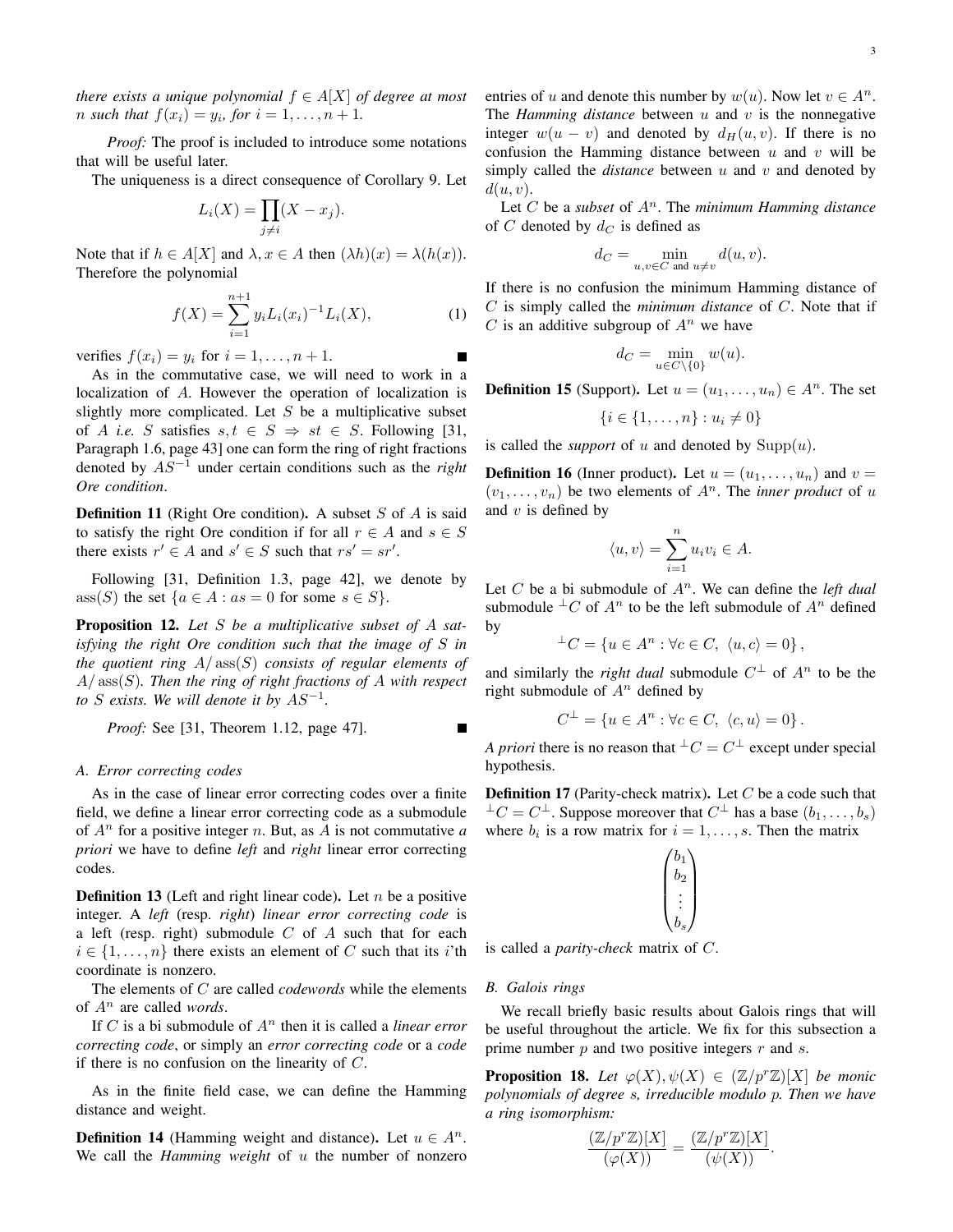Definition 19 (Galois ring). With the same notation as Proposition 18, the ring

$$
\frac{(\mathbb{Z}/p^r\mathbb{Z})[X]}{(\varphi(X))}
$$

is denoted by  $\text{GR}(p^r, s)$  and called a *Galois ring*.

**Proposition 20.** *The Galois ring*  $A = \text{GR}(p^r, s)$  *is a finite local ring whose maximal ideal is generated by* p*. Its residue field is*  $\mathbb{F}_{p^s}$ *. Moreover all the ideals of A are principal and generated by a power of* p*.*

*Proof:* The proposition follows from [35, Paragraph 3.5, page 212] and [39, Theorem 7, page 52].

In order to use Galois rings as a suitable alphabet for our decoding algorithms we need the following proposition.

**Proposition 21.** Let  $\mathbb{Z}_p$  be the ring of p-adic integers. We let  $\mathbb{Z}_{p^s}$  denote an unramified extension of  $\mathbb{Z}_p$  of degree s. Then  $\overline{GR}(p^r, s)$  and  $\mathbb{Z}_{p^s}/(p^r)$  are isomorphic as rings.

*Proof:* The proposition follows from [35, Paragraph 3.5, page 212] and [39, Theorem 7, page 52].

## *C. Complexity model*

In order to analyze the performances of our algorithms, we let  $I(n)$  be the time needed to multiply two integers of bit-size at most n in *binary representation*. It is classical ( [18], [21], [38]) that we can take  $I(n) \in O(n \log n 2^{\log^* n})$ , where  $log^*$  represents the iterated logarithm of n. If A is a commutative ring, we let  $M_A(n)$  be the cost of multiplying two polynomials of degree at most  $n$  with coefficients in  $A$ in terms of the number of arithmetic operations in  $A$ . It is well known ( [23, Theorem 8.23, page 240]) that we can take  $M_A(n) \in O(n)$ . Thus the bit-cost of multiplying two elements of  $\mathbb{F}_{p^n}$  is  $O(n \log p)$  where p is a prime number.

Finally, let us recall that the *expected cost* spent by a randomized algorithm is defined as the average cost for a given input over all the possible executions.

### III. GENERALIZED REED-SOLOMON CODES

In this section, we extend the main propositions about GRS codes over a ring. We study their parameters, duality, key equation, weight distribution and the MacWilliams identity.

*From now on and until the end of this article we fix three positive integers*  $k < n$  *and*  $d = n - k + 1$ *, a commutative subtractive subset*  $\{x_1, \ldots, x_n\}$  *of*  $A$ *,*  $x = (x_1, \ldots, x_n)$  *and*  $v = (v_1, \ldots, v_n) \in (Z(A)^{\times})^n$ .

Definition 22 (Generalized Reed-Solomon code). The left submodule of  $A<sup>n</sup>$  generated by the vectors of the form

$$
(v_1f(x_1),\ldots,v_nf(x_n))\in A^n,
$$

with  $f \in A[X]_{< k}$  is denoted by

$$
GRS_A(v, x, k) = GRS_A((v_1, \ldots, v_n), (x_1, \ldots, x_n), k)
$$

and is called the *generalized Reed-Solomon* code over A of parameters  $[v, x, k]$  or simply  $[n, k]$  if there is no confusion on v and x. The integer n is called the *code block length* or simply *length* of  $GRS_A(v, x, k)$ . The *n*-tuple  $v = (v_1, \ldots, v_n)$ is called the *weight* of  $GRS_A(v, x, k)$ . The *n*-tuple  $x =$  $(x_1, \ldots, x_n)$  is called the *support* of the code. When there is no confusion on the ring  $A$ , the weight and the support, we will simply write  $GRS(n, k)$  for  $GRS<sub>A</sub>(v, x, k)$ . The integer k will be called the *pseudo-dimension* of  $GRS(n, k)$  throughout this paper. When  $v = (1_A, \ldots, 1_A)$  we call  $GRS_A(v, x, k)$  a Reed-Solomon code and denote it by  $RS_A(v, x, k)$  or simply  $RS(n, k)$  if there is no confusion on the ring A, the weight and the support.

Note that if  $\{x_1, \ldots, x_n\} \subseteq Z(A)$  then the left linear code  $GRS<sub>A</sub>(v, x, k)$  defined in Definition 22 is in fact a code (*i.e.* a bi submodule of  $A^n$ ).

Proposition 23. *The left linear code* GRS(n, k) *is free and has a left basis of cardinality* k*. In particular when* A *is commutative the pseudo-dimension* k *of* GRS(n, k) *corresponds to its rank.*

*Proof:* Let

$$
\text{ev}: A[X]_{  

$$
f(X) \longrightarrow (v_1f(x_1), \dots, v_nf(x_n)).
$$
$$

Suppose that  $ev(f) = 0$ , then  $f(x_i) = 0$  for  $i = 1, ..., n$ . Therefore by Corollary 9 we must have  $f = 0$  and ev is injective. But  $A[X]_{< k}$  is free and has a basis of cardinality k namely  $(1, X, X^2, \ldots, X^{k-1})$  hence the proposition.

Corollary 24. *The code* GRS(n, k) *has minimum distance*  $d = n - k + 1.$ 

*Proof:* Denote by  $d'$  the minimum distance of  $GRS(n, k)$ . Let  $g = (X-x_1)(X-x_2)\cdots(X-x_{k-1})$  be of degree  $k-1$ . As  ${x_1, \ldots, x_n}$  is a commutative subset of A, we have  $g(x_i) = 0$ for  $i = 1, ..., k - 1$  and  $g(x_i)$  is a product of units of A by hypothesis, thus  $g(x_i) \neq 0$  for  $i = k, \ldots, n$ . Therefore  $d' \leq n - k + 1.$ 

Suppose now that there exists a polynomial  $f \in A[X]_{\leq k}$ such that  $f(x_i) = 0$  for at least k values of i. By Corollary 9 we must have  $f = 0$ . Thus  $d' \ge n - k + 1$ .

**Proposition 25.** A generator matrix of  $GRS_A(v, x, k)$  is given *by*

| v <sub>1</sub>       | Vο             | $v_n$       |  |
|----------------------|----------------|-------------|--|
| $v_1x_1$             | $v_2x_2$       | $v_n x_n$   |  |
| $v_1x_1^2$           | $v_2x_2^2$     | $v_n x_n^2$ |  |
|                      |                |             |  |
| $\big\{v_1x_1^{k-1}$ | $v_2x_2^{k-1}$ | $v_n x_n^k$ |  |

Proposition 26. *Let* S *be a commutative subtractive subset of* A. Then there exists a commutative *ring* B such that  $|B| =$ |A|, and a subtractive subset T of B such that  $|T| = |S|$ .

*Proof:* Let 
$$
m = |A|
$$
. We write

$$
m = \prod_{i=1}^r p_i^{l_i},
$$

where  $l_1, \ldots, l_r$  are positive integers and  $p_1, \ldots, p_r$  are prime numbers. We let  $Z = Z(A)[S]$  the commutative subring of A generated by the elements of S over  $Z(A)$ .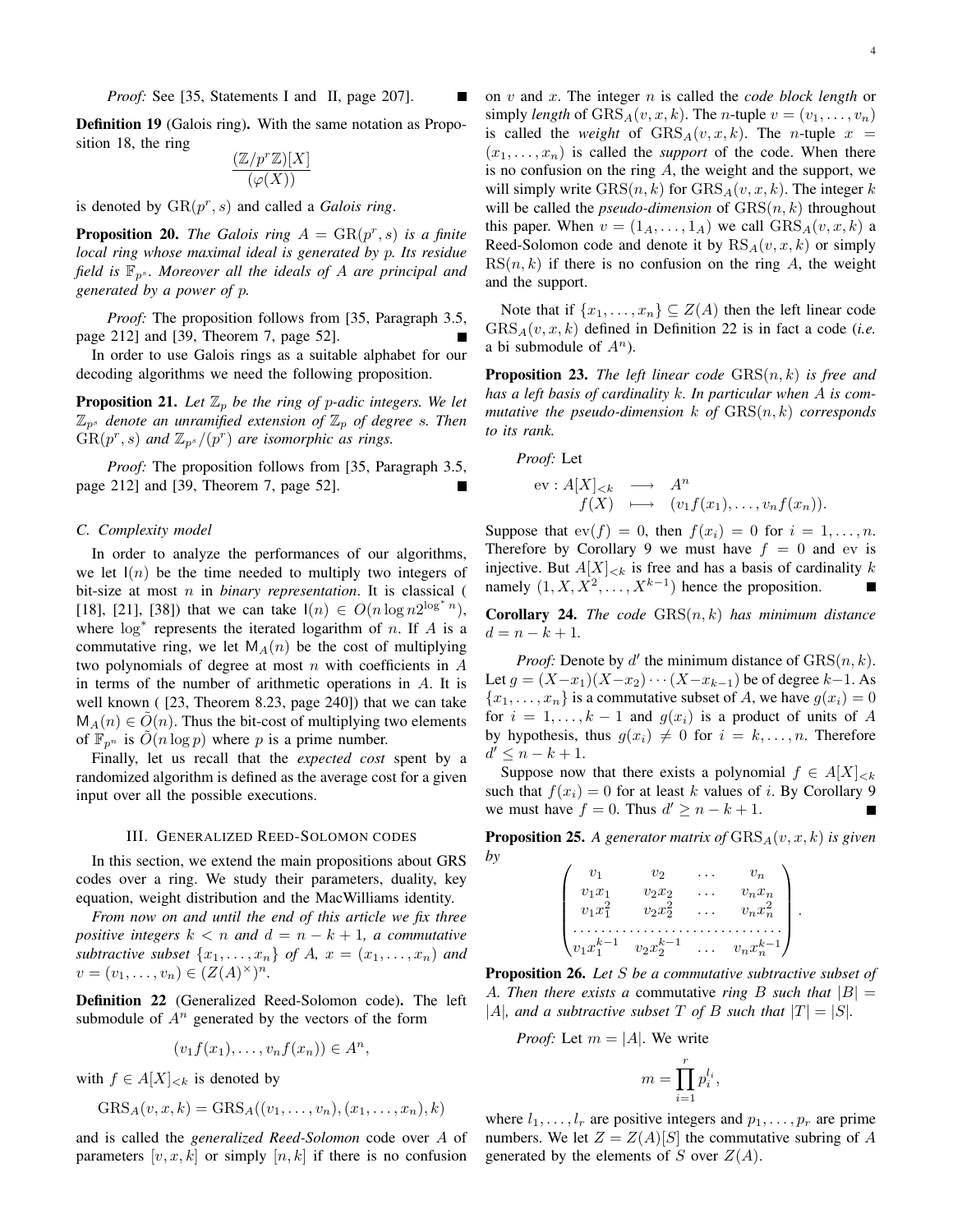.

We first prove that  $p_i$  divides |Z| for  $i = 1, \ldots, r$ . Suppose that it is not the case, say  $p_1$  does not divide |Z|. Then  $p_1$ divides the order of the quotient additive group  $A/Z$ . Then by [30, Lemma 6.1 page 33] there exists  $a \in A \setminus Z$  such that  $p_1a \in Z$ . But  $p_11_A = p_11_Z$  is invertible in Z and we have  $a = (p_1 1_Z)^{-1} (p_1 1_Z) a = (p_1 1_Z)^{-1} (p_1 a) \in Z.$ 

Now  $Z$  is a finite commutative ring and we can write by [7, Theorem 8.7, page 90]

$$
Z=\prod_{i=1}^s\mathfrak{A}_i
$$

in a unique way (up to isomorphism) where  $\mathfrak{A}_i$  is a finite local commutative ring for  $i = 1, \ldots, s$ . We must have  $s \geq r$ : by [35, Theorem 2, page 199] the cardinality of  $\mathfrak{A}_i$  is a prime power, thus if  $s < r$  it would contradict the fact that  $p_i$  divides |Z| for  $i = 1, \ldots, r$ .

Denote by  $m_i$  the maximal ideal of  $\mathfrak{A}_i$  for  $i = 1, \ldots, r$ . Since  $S$  is a subtractive subset of  $Z$  we must have

$$
|S| \le \min_{i \in \{1,\dots,r\}} |\mathfrak{A}_i/\mathfrak{m}_i| \,. \tag{2}
$$

We can assume that the right hand side of the above inequality is equal to  $|\mathfrak{A}_1/\mathfrak{m}_1|$  without loss of generality. There exists a positive integer l such that  $|\mathfrak{A}_1/\mathfrak{m}_1| = p_1^l$  and we have  $|S| \le p_1^l \le |\mathfrak{A}_i| \le p_i^{l_i}$  for  $j = 2, ..., r$  and  $j = 1$ .

Now let  $B = \prod_{i=1}^{s} \mathbb{F}_{p_i^{l_i}}$  be the product ring of finite fields. Then Inequality (2) implies that B contains a subtractive subset T such that  $|T| = |S|$ .

We have proved Theorem 1.

Theorem 27. *For a GRS code over a finite ring* A *with parameters*  $[n, k, n - k + 1]_A$ *, there exists a GRS code over a commutative ring* B *with* |B| = |A| *and of parameters*  $[n, k, n - k + 1]_B$ .

### *Proof:* It is a direct consequence of Proposition 26.

**Theorem 28.** *Suppose that* A *is finite and that*  $\{x_1, \ldots, x_n\} \subseteq$  $Z(A)$ *.* Then  $\perp$   $\text{GRS}_A(v, x, k)$  =  $\text{GRS}_A(v, x, k)$ <sup> $\perp$ </sup> =  $GRS_A(v', x, n-k)$  where  $v' = (v'_1, ..., v'_n)$  with

$$
v_i' = \left(v_i \prod_{j \neq i} (x_i - x_j)\right)^{-1} \in Z(A).
$$

*Proof:* In short: we let  $C = \text{GRS}_A(v, x, k)$ ,  $b_i =$  $(v_1x_1^i, v_2x_2^i, \ldots, v_nx_n^i) \in Z(A)^n$  for  $i = 0, \ldots, k-1$  and  $C' = \text{GRS}_A(v', x, n - k).$ 

We first prove that  $C' \subseteq C^{\perp}$ . Let  $f(X) \in A[X]_{< k}$  and  $g(X) \in A[X]_{\leq n-k}$ . Then  $fg \in A[X]_{\leq n-1}$ . According to Equation (1) we have

$$
f(X)g(X) = \sum_{i=1}^{n} f(x_i)g(x_i)L_i(x_i)^{-1}L_i(X).
$$

Equating coefficients of degree  $n - 1$ , we get

$$
0 = \sum_{i=1}^{n} v_i f(x_i) (v_i L_i(x_i))^{-1} g(x_i).
$$

Hence  $C' \subseteq C^{\perp}$ . Doing the same with gf instead of fg, we also get  $C' \subseteq {}^{\perp}C$ .

We now have to prove that  $C' = C^{\perp}$ . Let  $c' =$  $(c'_1, \ldots, c'_n) \in A^n$ . Then  $c' \in C^{\perp}$  if and only if

$$
\begin{pmatrix}\nv_1 & v_2 & \dots & v_n \\
v_1x_1 & v_2x_2 & \dots & v_nx_n \\
v_1x_1^2 & v_2x_2^2 & \dots & v_nx_n^2 \\
\vdots & \vdots & \ddots & \vdots \\
v_1x_1^{k-1} & v_2x_2^{k-1} & \dots & v_nx_n^{k-1}\n\end{pmatrix}\n\begin{pmatrix}\nc'_1 \\
c'_2 \\
\vdots \\
c'_n\n\end{pmatrix} = 0.
$$
\n(3)

The matrix has its coefficients in the commutative ring  $Z(A)$ thus we can compute the determinant of

$$
V = \begin{pmatrix} v_1 & v_2 & \dots & v_k \\ v_1x_1 & v_2x_2 & \dots & v_kx_k \\ v_1x_1^2 & v_2x_2^2 & \dots & v_kx_k^2 \\ \dots & \dots & \dots & \dots & \dots \\ v_1x_1^{k-1} & v_2x_2^{k-1} & \dots & v_kx_k^{k-1} \end{pmatrix}
$$

And we have

$$
\det V = \left(\prod_{i=1}^k v_i\right) \left(\prod_{i \neq j} (x_i - x_j)\right).
$$

This determinant is a unit of  $Z(A)$  by the hypothesis made on the weight  $v$  and the support  $x$  of the code  $C$ . Thus  $V$ has an inverse in  $M_k(Z(A))$  and therefore  $V^{-1}$  is also the left and right inverse of V in  $M_k(A)$ . As a consequence given  $(c'_{k+1}, \ldots, c'_{n}) \in A^{n-k}$  there exists one and only one k-tuple  $(c'_1, \ldots, c'_k) \in A^k$  such that Equation (3) is satisfied. Thus the number of solutions in  $A^n$  of Equation (3) is equal to  $|A|^{n-k}$ which is also the number of elements of  $C'$ .

Using the fact that  $(b_i)_{i=0,\dots,k-1}$  is a basis of C as a right module and the following system of equations

$$
(c'_1, c'_2, \dots, c'_n) \begin{pmatrix} v_1 & v_1x_1 & \dots & v_1x_1^{k-1} \\ v_2 & v_2x_2 & \dots & v_2x_2^{k-1} \\ \dots & \dots & \dots & \dots \\ v_n & v_nx_n & \dots & v_nx_n^{k-1} \end{pmatrix} = 0,
$$

(which is the transposed system of system (3)) instead of the system (3) of equations, we get  $C' = {}^{\perp}C$ .

Corollary 29. *Suppose that* A *is finite and that*  ${x_1, \ldots, x_n} \subseteq Z(A)$ *. Then there exists a parity-check*  $matrix for  $GRS_A(v, x, k)$  equal to$ 

$$
\begin{pmatrix} v'_1 & v'_2 & \ldots & v'_n \\ v'_1x_1 & v'_2x_2 & \ldots & v'_nx_n \\ v'_1x_1^2 & v'_2x_2^2 & \ldots & v'_nx_n^2 \\ \ldots & \ldots & \ldots & \ldots & \ldots & \ldots \\ v'_1x_1^{n-k-1} & v'_2x_2^{n-k-1} & \ldots & v'_nx_n^{n-k-1} \end{pmatrix}
$$

where the  $v_i'$  are defined as in Theorem 28.

Lemma 30 (Goppa formulation for GRS codes). *When* A *is finite and*  $\{x_1, \ldots, x_n\} \subseteq Z(A)$ *, we have, for*  $c =$  $(c_1, \ldots, c_n) \in A^n$ ,

$$
c \in \text{GRS}_A(v, x, k) \Longleftrightarrow \sum_{i=1}^n \frac{c_i v_i'}{1 - x_i X} = 0 \mod X^{n-k}
$$
\n(4)

where the  $v_i'$  are defined as in Theorem 28.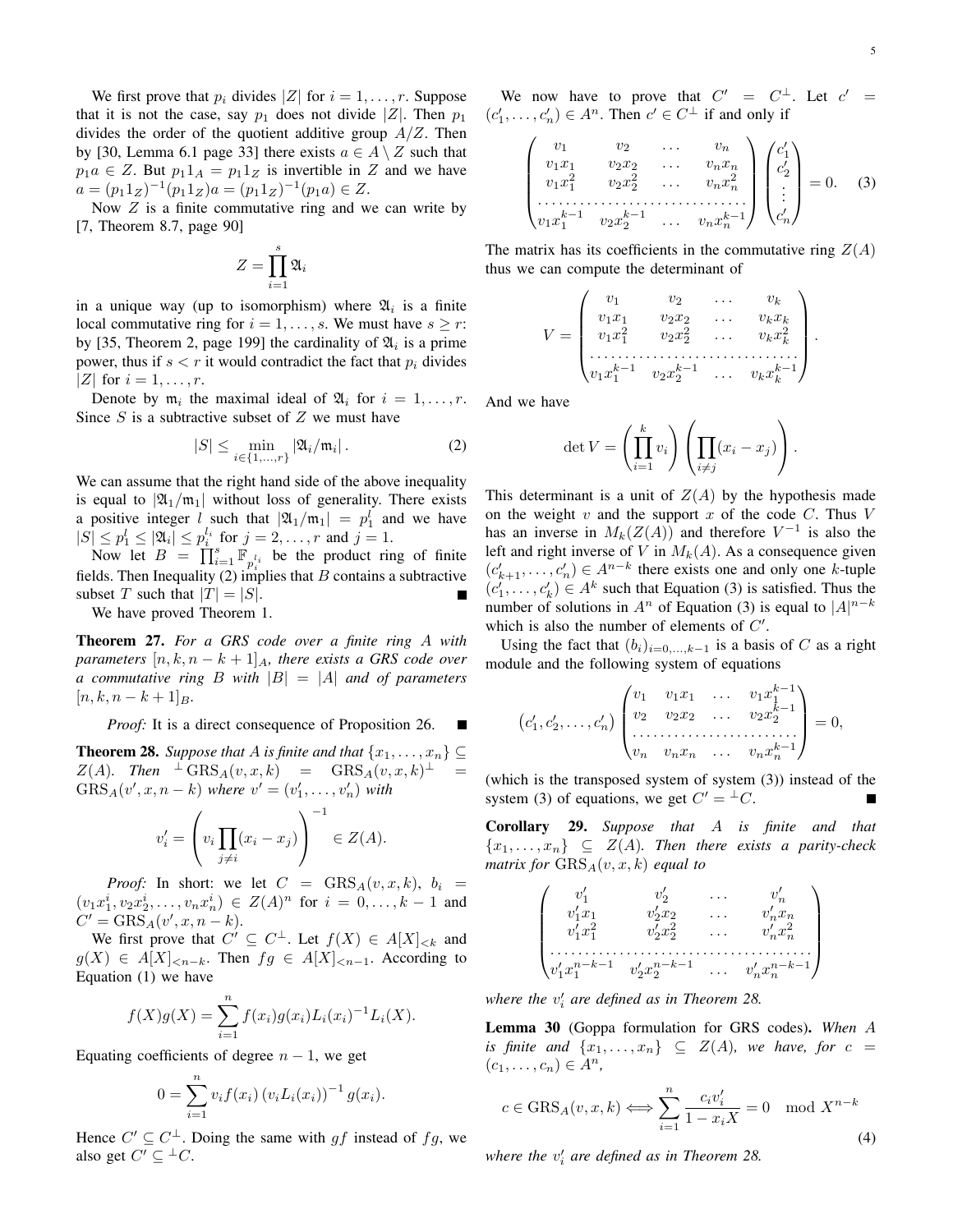*Proof:* We check that equation 4 makes sense. First, The ideal generated by  $X^{n-k}$  is a two sided ideal. Secondly, in  $A[[X]]$  the power series  $(1 - f(X))$  where  $f(X) \in XA[[X]]$ has a two-sided inverse given by  $\sum_{i=0}^{\infty} f(X)^i X^i$ . This can be shown by direct computation.

The rest of the proof is also a direct computation and is left to the reader.

Proposition 31 (Key equation for GRS codes). *Suppose that* A *is finite and that*  $\{x_1, \ldots, x_n\} \subseteq Z(A)$ *. Let*  $y =$  $(y_1, \ldots, y_n) \in A^n$  *be the received word such that there exists a unique codeword*  $c = (c_1, \ldots, c_n) \in \text{GRS}(n, k)$  *at* distance at most  $\left\lfloor \frac{n-k}{2} \right\rfloor$ . We let  $e = (e_1, \ldots, e_n) = y - c$  and  $E = \text{Supp}(e)$ . Let

$$
\sigma(X) = \prod_{i \in E} (1 - x_i X),
$$

$$
\omega(X) = \sum_{i \in E} e_i v_i' \left( \prod_{j \in E \text{ and } j \neq i} (1 - x_j X) \right)
$$

*and*

$$
S(X) = \sum_{i=1}^{n} \frac{y_i v_i'}{1 - x_i X} \mod X^{n-k}.
$$

*Then we have*  $\sigma(X)S(X) = \omega(X) \mod X^{n-k}$ *.* 

*Proof:* This is a direct computation using Lemma 30. ■ The following proposition will be useful to compute the complexities of the proposed algorithms and to prove MacWilliams identity for GRS codes over non commutative rings.

**Proposition 32.** *Suppose that*  $A$  *is finite. Let*  $C_s$  *be the number of codewords from*  $GRS(n, k)$  *of weight s. Then*  $C_0 = 1$ ,  $C_s =$ 0 *for*  $1 \leq s \leq d-1$  *and* 

$$
C_s = {n \choose s} \sum_{i=0}^{s-n+k} (-1)^i {s \choose i} (|A|^{s-n+k+1-i} - 1) \quad (5)
$$

*for*  $d \leq s \leq n$ *.* 

*Proof:* The result is obvious for  $C_0$  and  $C_s$  for  $1 \leq s \leq$  $d-1$ . So now let  $d \leq s \leq n$  and denote by  $N(i_1, \ldots, i_s)$ the number of codewords with zeros at coordinates  $i_1, \ldots, i_s$ . Then  $|N(i_1, \ldots, i_s)| = |A|^{k-s}$  by Remark 8 and Corollary 9. The rest of the proof is identical to [34, paragraph 3.9, page 79].

Proposition 33. *Suppose that* A *is finite and that*  ${x_1, \ldots, x_n} \subseteq Z(A)$ *. With the notations of Proposition 32, let*  $C = GRS_A(v, x, k)$ ,

$$
W_{\mathcal{C}}(X,Y) = \sum_{i=0}^{n} \mathcal{C}_i X^{n-i} Y^i,
$$

*and*

$$
W_{\mathcal{C}^{\perp}}(X,Y) = \sum_{i=0}^{n} (\mathcal{C}^{\perp})_i X^{n-i} Y^i.
$$

*Then*

$$
W_{\mathcal{C}}(X,Y) = \frac{1}{|A|^{n-k}} W_{\mathcal{C}^{\perp}}(X + (|A| - 1)Y, X - Y).
$$

*Proof:* By Proposition 26 there exists a RS code over a commutative ring B of cardinality  $|A|$ . We denote by D this code. It has parameters  $[n, k, n-k+1]_B$  over B. We can take B to be a product of finite fields by 26 again. Seen as module over itself,  $B$  is semisimple and thus by [40, Paragraph 1, page 989] is injective. Now by [44, Theorem 1.2 page 4] and [44, Remark 1.3, page 4]  $B$  is a Frobenius ring and [44, Theorem 8.3 page 18] can be applied. By Proposition 32 the weight distribution of  $\mathcal C$  is the same as the one of  $\mathcal D$ .

Gathering the above results we finally get

$$
W_c(X, Y) = W_{\mathcal{D}}(X, Y)
$$
  
= 
$$
\frac{1}{|B|^{n-k}} W_{\mathcal{D}^{\perp}}(X + (|B| - 1)Y, X - Y)
$$
  
= 
$$
\frac{1}{|A|^{n-k}} W_{c^{\perp}}(X + (|A| - 1)Y, X - Y).
$$

## IV. UNIQUE DECODING OF GENERALIZED REED-SOLOMON CODES

## *A. Unique decoding over certain valuation rings*

In this section we design a unique decoding algorithm for GRS codes over a discrete valuation ring. We suppose that A has the following property:

(∗) *there exists a regular element* p *which is not a unit such that*  $p \in Z(A)$  *and such that every element*  $a \in A$ *can be uniquely written as*  $\sum_{i=0}^{\infty} a_i p^i$  *where, for all*  $i \in$  $\mathbb{N}$ ,  $a_i$  is in a set of representatives of  $A/(p)$ .

It is the case for example for the two rings  $\mathbb{Z}_q$  and  $M_\ell(\mathbb{Z}_q)$ where  $\mathbb{Z}_q$  denotes an unramified extension of the *p*-adic numbers or for the power series ring  $\kappa[[t]]$  and the ring of matrices  $M_{\ell}(\kappa[[t]])$ . We will need in this section and the rest of this paper to divide elements of  $A$  by  $p$ , which is provided by the following lemma.

Lemma 34. *The ring of right fractions with respect to the subset* S *of* A *formed by the powers of* p *exists.*

*Proof:* Clearly S is a multiplicative subset of A. The fact that  $p$  is in the center of  $A$  and regular implies that  $S$  satisfies the right Ore condition (Definition 11) and that  $ass(S) = \{0\}.$ Therefore we can apply Proposition 12.

Lemma 34 in combination with [31, Paragraph 1.3 (iii), page 42] shows that we have a natural injection  $A \subseteq AS^{-1}$ and we will freely use this injection to identify elements of A and their images in the ring  $AS^{-1}$ .

We let  $\Lambda = A/(p)$  be the residual ring of A. In the sequel for a vector  $b = (b_1, \ldots, b_n) \in A^n$ , we will denote by b mod p the vector  $(b_1 \mod p, \ldots, b_n \mod p) \in (A/(p))^n$ and if  $f \in A[X]$ , recall that we denote by  $f(b)$  the vector  $(f(b_1), \ldots, f(b_n)) \in A^n$ .

Let  $C = GRS<sub>A</sub>(v, x, k)$  be a generalized Reed-Solomon code. Then  $C/p^rC = \text{GRS}_{A/(p^r)}(v \mod p^r, x \mod p^r, k).$ 

**Lemma 35.** Let  $c \in \mathcal{C}$  such that  $c/p \in A^n$ . Then  $c/p \in \mathcal{C}$ .

*Proof:* Let  $f \in A[X]_{< k}$  such that  $c = f(x)$ . Then  $f(x)$ mod  $p = 0$ . By Corollary 9 we have f mod  $p = 0$  and there exists  $g \in A[X]_{\leq k}$  such that  $f(X) = pg(X)$ .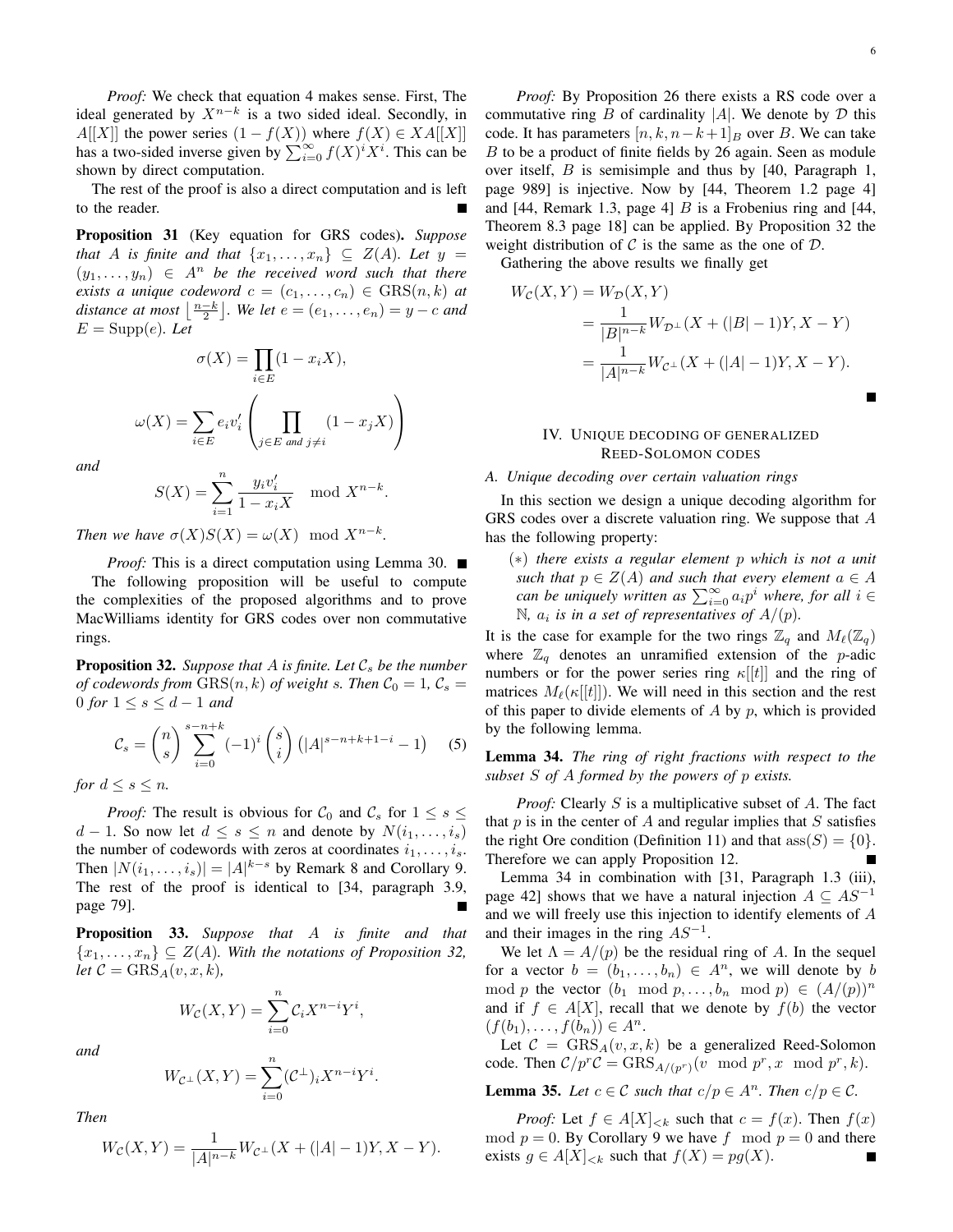7

We now give an algorithm of unique decoding for GRS codes over  $B = A/(p^r)$  for a positive integer r. We let  $\tau =$  $\lfloor \frac{n-k}{2} \rfloor$ . The idea of the algorithm is to do a Hensel lifting. We first look at the received word modulo  $p$ . Then we call a decoding algorithm for the GRS code modulo p. It then returns the component of degree 0 of the wanted codeword and the error. We subtract these to the received word and then can divide the result by  $p$  to reiterate the process and obtain the component of degree 1, 2 up to  $r - 1$ . We first precise what is the black box algorithm.

Algorithm 1 Black box unique decoding algorithm

**Input:** a received vector y of  $\Lambda^n$  with at most  $\left\lfloor \frac{n-k}{2} \right\rfloor$  errors. **Output:** the message  $m \in \Lambda^k$  such that the corresponding codeword is within distance  $\left\lfloor \frac{n-k}{2} \right\rfloor$  of y and the error  $e \in$  $\Lambda^n$ .

In the following algorithm we denote by  $G$  a generator matrix of  $C$ .

Algorithm 2 Unique decoding over a valuation ring

**Input:** a received vector  $y = (y_1, \ldots, y_n) \in B^n$  with at most  $\tau$  errors, and a **black box** unique decoding algorithm for  $\mathcal{C}/p\mathcal{C}$  as Algorithm 1.

- **Output:** the unique codeword of  $C/p^rC$  within distance  $\tau$  of  $\hat{y}$ .
- 1: Compute  $y_0 \in A$  such that  $y_0 \mod p^r = y$ .
- 2: for  $i = 0 \rightarrow r 1$  do
- 3: Call the **black box** with input  $y_i \mod p$  and obtain  $m_i \in \Lambda^k$  and  $e'_i \in \Lambda^n$ .
- 4:  $c_i \leftarrow m_i G \in \mathcal{C}$ .
- 5:  $e_i \leftarrow$  a representative of  $e'_i$  such that  $\text{Supp}(e_i)$  =  $\text{Supp}(e').$
- 6:  $y_{i+1} \leftarrow (y_i c_i e_i)/p$ . 7: end for
- 8: **return**  $\sum_{i=0}^{r-1} p^i c_i \mod p^r$ .

Proposition 36. *Algorithm 2 is correct and can decode up to* τ *errors.*

*Proof:* We let  $c \in \mathcal{C}$  and  $e \in A^n$  be such that  $w(e) \leq \tau$ and  $y = c + e$ . We will show by induction on i that the following items holds after step 7 of Algorithm 2:

1)  $y_0 = \sum_{j=0}^i p^j (c_j + e_j) + p^{i+1} y_{i+1},$ 2)  $y_{i+1} = (y_i - c_i - e_i)/p = c'' + e''$  where  $c'' \in C$  and  $e'' \in A^n$  with  $\text{Supp}(e'') \subseteq \text{Supp}(e)$ .

For  $i = 0$  item 1 is trivially satisfied and we have at step 4

$$
y \mod p = (c+e) \mod p = c' + e'
$$

where  $c' \in C/p\mathcal{C}$  and  $e' \in \Lambda^n$  such that  $w(e') \leq \tau$ . By unicity of c' we must have c mod  $p = c'$  and e mod  $p = e'$ . Therefore we have after step 6

$$
(y_0 - c_0 - e_0)/p = (c - c_0)/p + (e - e_0)/p
$$

and by Lemma 35 we have  $(c - c_0)/p \in C$ . Moreover  $\text{Supp}(e_0) \subseteq \text{Supp}(e)$  thus item 2 is satisfied.

Now suppose that the induction holds for  $i \geq 0$ . Then we get from item 2 of the inductive hypothesis and from step 4

$$
y_{i+1} \mod p = (c'' + e'') \mod p = c' + e'
$$

where  $c'' \in \mathcal{C}$  and  $e'' \in A^n$  such that  $\text{Supp}(e'') \subseteq \text{Supp}(e)$ , thus  $w(e'') \leq \tau$ . Therefore by unicity of c' we must have c'' mod  $p = c'$  and  $e''$  mod  $p = e'$ . Therefore we deduce

$$
(y_{i+1} - c_{i+1} - e_{i+1})/p = (c'' - c_{i+1})/p + (e'' - e_{i+1})/p
$$

and by Lemma 35  $(c''-c_{i+1})/p \in \mathcal{C}$ . Moreover  $\text{Supp}(e_{i+1}) \subseteq$  $\text{Supp}(e'') \subseteq \text{Supp}(e)$  and item 2 is satisfied. As for item 1, we have

$$
p^{i+2}y_{i+2} = p^{i+1}(y_{i+1} - c_{i+1} - e_{i+1})
$$
  
=  $y_0 - \sum_{j=0}^{i} p^j(c_j + e_j) - p^{i+1}(c_{i+1} + e_{i+1}).$ 

Now taking  $i = r$ , we get

$$
y = y_0 \mod p^r = \sum_{j=0}^{r-1} p^j c_j + \sum_{j=0}^{r-1} p^j e_j \mod p^r.
$$

We have  $c_j \in \mathcal{C}$  for  $j = 1, \ldots, r - 1$  thus

$$
\sum_{j=0}^{r-1} p^j c_j \mod p^r \in \mathcal{C}/p^r \mathcal{C}.
$$

As  $\text{Supp}(e_i) \subseteq \text{Supp}(e)$  for  $j = 1, \ldots, r-1$  we have

$$
w\left(\sum_{j=0}^{r-1} p^j e_j \mod p^r\right) \le \tau.
$$

Therefore the unicity of  $c$  implies that

$$
c = \sum_{j=0}^{r-1} p^j c_j \mod p^r.
$$

Proposition 37. *Let* UDec(C) *be the complexity of the black box decoding algorithm for* C/pC *in terms of the number of bit-operations given as input of Algorithm 2 and* Lift(C) *the complexity of lifting a codeword from* C/pC *into* C *(*i.e. *the bit-cost of step 4 of Algorithm 2). Then Algorithm 2 performs a number of*  $r(\text{UDec}(\mathcal{C}) + \text{Lift}(\mathcal{C}))$  *bit-operations.* 

**Lemma 38.** Suppose that  $v = (1_B, \ldots, 1_B)$ . If  $B =$  $GR(p^r, s)$  *we can take*  $Lift(\mathcal{C}) = O(nkM_{\mathbb{F}_p}(s)I(\log p))$  *bitoperations. If*  $B = \mathbb{F}_{p^{s}}[[t]]/(t^r)$  *we can take*  $\overline{\text{Lift}}(\mathcal{C}) = O(nk)$ *arithmetic operations in*  $\mathbb{F}_{p^s}$ *; in the situation where the support of* C *is contained in*  $\mathbb{F}_{p^s}$  *we can take* Lift(C) =  $O(M_{\mathbb{F}_{p^s}}(n) \log n)$  *arithmetic operations in*  $\mathbb{F}_{p^s}$ *.* 

*Proof:* Lifting a codeword from  $C/pC$  into C can be done by the matrix-vector product  $mG$  where G is a generator matrix of  $C$  and

- $m \in B^k$  is a representative of the message modulo p whose coefficients have the same bit-size as elements of  $\mathbb{F}_p$  when  $B = \text{GR}(p^r, s)$ ,
- $m \in \mathbb{F}_{p^s}$  is a representative of the message modulo t when  $B = \mathbb{F}_{p^{s}}[[t]]/(t^{r}).$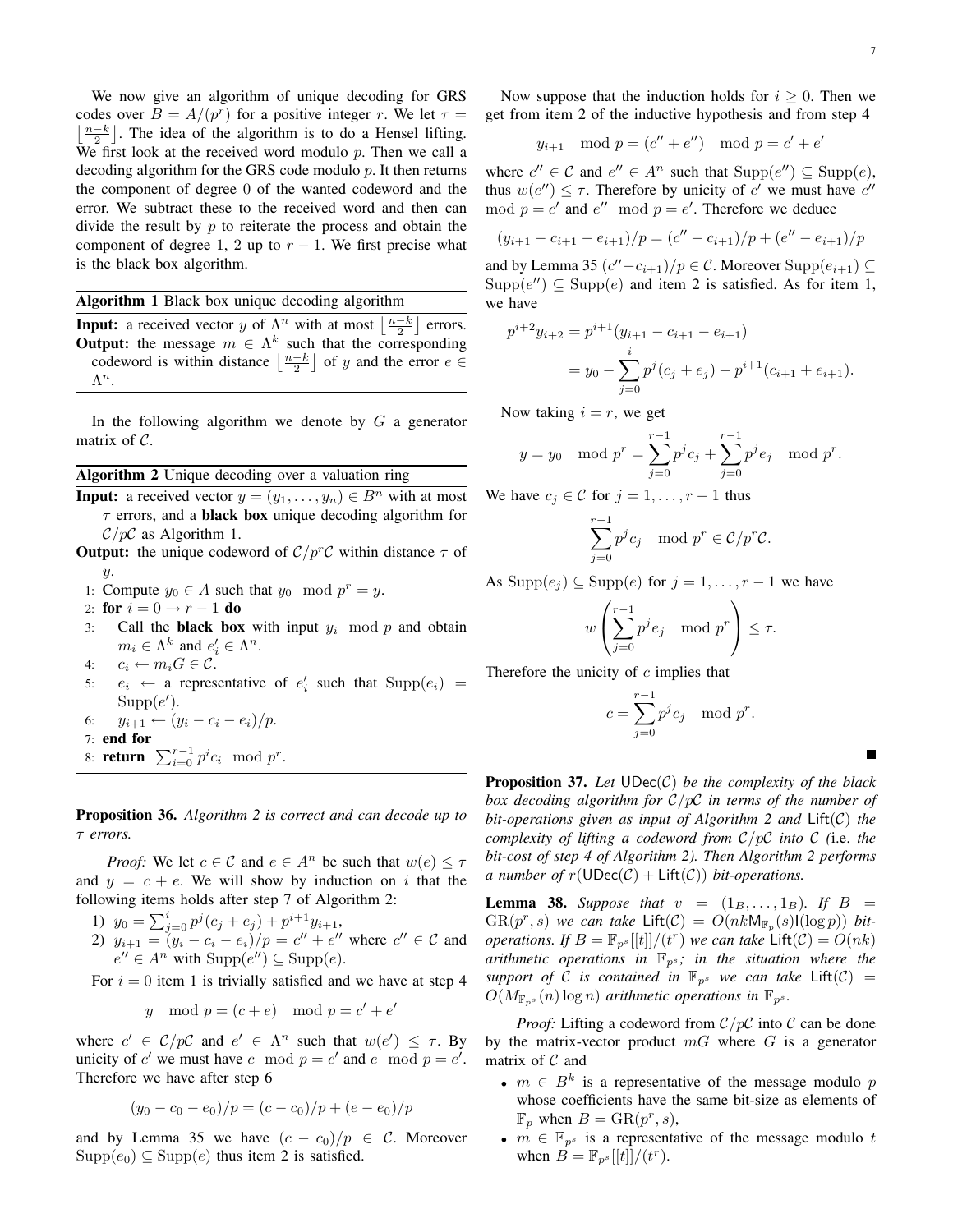In the situation where  $B = \mathbb{F}_{p^{s}}[[t]]/ (t^{r})$  and that the support of C is included in  $\mathbb{F}_{p^s}$  we can use fast multipoint evaluation of a polynomial of degree at most n with coefficients in  $\mathbb{F}_{p^s}$ in *n* points of  $\mathbb{F}_{p^s}$  which is done in  $O(M_{F_{p^s}}(n) \log n)$  by [23, Corollary 10.8, page 295].

**Corollary 39.** Suppose that B is the ring  $\mathbb{F}_{p^s}[[t]]/(t^r)$ . Then *there exists a unique decoding algorithm for*  $RS_A(v, x, k)$ *where*  $x \in \mathbb{F}_{p^s}$  *with an asymptotic complexity of*  $\tilde{O}(rn)$ *arithmetic operations in*  $\mathbb{F}_{p^s}$ *.* 

*Proof:* This is a direct consequence of Proposition 37, Lemma 38 and [27].

*Remark* 40*.* Taking the notations as Corollary 39 note that, given any GRS code  $C$  over  $B$ , we can always find a GRS code  $C'$  over  $B$  with same parameters as  $C$  such that its support is included in  $\mathbb{F}_{p^s}$ .

Theorem 41. *Given a finite field* A*, a truncated power series ring* B *such that*  $|A| = |B|$ *, a RS code*  $C_A$  *over* A *of parameters*  $[n, k, n-k+1]_A$  *and a unique decoding algorithm* UDec for  $C_A$ . Suppose that there exists a RS code  $C_B$  over *B of parameters*  $[n, k, n - k + 1]$ *B. Then there exists a RS code*  $\mathcal{C}'_B$  *over* B *of parameters*  $[n, k, n - k + 1]_B$  *such that*  $\mathcal{C}_B/p\overline{\mathcal{C}_B}=\mathcal{C}_B'/p\mathcal{C}_B'$  and a unique decoding algorithm for  $\mathcal{C}_B'$ *with a better asymptotic complexity than* UDec *as soon as the complexity of UDec is equal or greater than*  $\text{Lift}(\mathcal{C}'_B)$ *.* 

Note that the classical unique decoding algorithms over a finite fields F have a complexity of  $O(M_F(n) \log n)$  so that the theorem holds when UDec is the algorithm of [22] or of [27].

Corollary 42. *Suppose that* B *is the Galois ring*  $GR(p<sup>r</sup>, s)$ . Then there exists a unique decoding algorithm for  $RS_A(v, x, k)$  *with an asymptotic complexity of*  $\tilde{O}(r n k s \log p)$ *bit-operations.*

*Proof:* This is a direct consequence of Proposition 37, Lemma 38 and [27].

*Remark* 43*.* We show that the gain is more significant when the arithmetic of the underlying rings and fields is not done with asymptotically fast algorithms which is the case for practical applications. By [20, Table 1, page 5] the complexity of the unique decoding black box algorithm is  $O(n^2)$  arithmetic operations over the alphabet when the latter is a finite field of characteristic 2.

- If  $B = \text{GR}(p^r, s)$  then Algorithm 2 performs at most  $O(rn^2s^2 \log^2 p)$  bit-operations.
- If  $B = \mathbb{F}_{p^s}[[t]]/(t^r)$  then Algorithm 2 performs at most  $O(rn^2s^2)$  arithmetic operations over  $\mathbb{F}_p$ .

Note that if  $B$  is a finite field of cardinality  $p^{rs}$  the cost of unique decoding is  $O(n^2r^2s^2 \log^2 p)$  bit-operations. The unique decoding becomes cheaper when the alphabet is a ring and we have a similar theorem as Theorem 41 for Galois rings.

*Example* 44. Let now C be the RS code over  $\mathbb{Z}/11^3\mathbb{Z}$  with support  $(1, 2, 3, 4, 5, 6, 7)$  of dimension 3. Thus C has parameters  $[7, 3, 5]_{\mathbb{Z}/11^3\mathbb{Z}}$  by Corollary 24. Therefore its unique decoding radius is 2. Let  $y = (133, 158, 163, 181, 201, 344, 247)$  be a received word. Executing algorithm 2 we get the following:

- 1)  $i = 0$  and  $y_0 = y \mod 11 = (1, 4, 9, 5, 3, 3, 5) \in \mathbb{F}_{11}$ . The black box algorithm returns
	- $c_0 \mod p = (1, 4, 9, 5, 3, 3, 5) \in \mathcal{C}/11\mathcal{C} \subseteq \mathbb{F}_{11}^7$  and •  $e_0 \mod p = (0, 0, 0, 0, 0, 0, 0) \in \mathbb{F}_{11}^7$

which can be lifted to

- $c_0 = (1, 4, 9, 16, 25, 36, 49) \in \mathcal{C} \subseteq (\mathbb{Z}/11^3\mathbb{Z})^7$  and •  $e_0 = (0, 0, 0, 0, 0, 0, 0) \in (\mathbb{Z}/11^3 \mathbb{Z})^7$ .
- 2)  $i = 1$  and  $y_1 = (y_0 c_0 e_0)/11 \mod 11 =$  $(1, 3, 3, 4, 5, 6, 7).$

The black box algorithm returns

- $c_1 \mod p = (1, 2, 3, 4, 5, 6, 7) \in \mathcal{C}/11\mathcal{C}$  and
- $e_1 \mod p = (0, 1, 0, 0, 0, 0, 0) \in \mathbb{F}_{11}^7$

which can be lifted to

- $c_1 = (1, 2, 2, 4, 5, 6, 7) \in \mathcal{C}$  and
- $e_1 = (0, 1, 0, 0, 0, 0, 0) \in (\mathbb{Z}/11^3 \mathbb{Z})^7$ .
- 3)  $i = 2$  and  $y_2 = (y_1 c_1 e_1)/11 \mod 11 =$  $(1, 1, 1, 1, 1, 2, 1).$

The black box algorithm returns

- $c_2 \mod p = (1, 1, 1, 1, 1, 1, 1) \in \mathcal{C}/11\mathcal{C}$  and
- $e_2 \mod p = (0, 0, 0, 0, 0, 1, 0) \in \mathbb{F}_{11}^7$ ,

which can be lifted to

- $c_2 = (1, 1, 1, 1, 1, 1, 1) \in \mathcal{C}$  and
- $e_2 = (0, 1, 0, 0, 0, 1, 0) \in (\mathbb{Z}/11^3 \mathbb{Z})^7$ .
- 4) We then build the codeword from its homogeneous components  $y_0 + 11y_1 + 11^2y_2 \mod 11^3 =$ (133, 147, 163, 181, 201, 223, 247).

In this example the error is  $e = e_0 + 11e_1 + 11^2e_2$  mod  $11^3 =$  $(0, 11, 0, 0, 0, 11<sup>2</sup>, 0).$ 

## *B. The Welch-Berlekamp algorithm*

Before giving the Welch-Berlekamp decoding algorithm, we need to define what the *evaluation* of a bivariate polynomial over A is. Let  $Q = \sum Q_{i,j} X^i Y^j \in A[X, Y]$  be such a polynomial. We define the evaluation of Q at  $(a, b) \in A^2$ to be

$$
Q(a,b) = \sum Q_{i,j} b^j a^i \in A.
$$

Be careful of the order of  $a$  and  $b$ . This choice will be explained in the proof of Lemma 45. Let  $f \in A[X]$ , we define the evaluation of  $Q$  at  $f$  to be

$$
Q(X, f(X)) = \sum Q_{i,j}(f(X))^{j} X^{i} \in A[X].
$$

As in the univariate case, the evaluation maps defined above are not ring homomorphisms in general.

**Lemma 45.** *Let*  $g \in A[X], Q \in A[X, Y]$  *of degree at most* 1 *in Y and*  $a \in A$ *. Then* 

$$
(Q(X, g(X)))(a) = Q(a, g(a)).
$$

*Proof:* We write

$$
Q(X,Y) = Q_0(X) + Q_1(X)Y
$$

$$
= Q_0(X) + \left(\sum_i Q_{1i}X^i\right)Y.
$$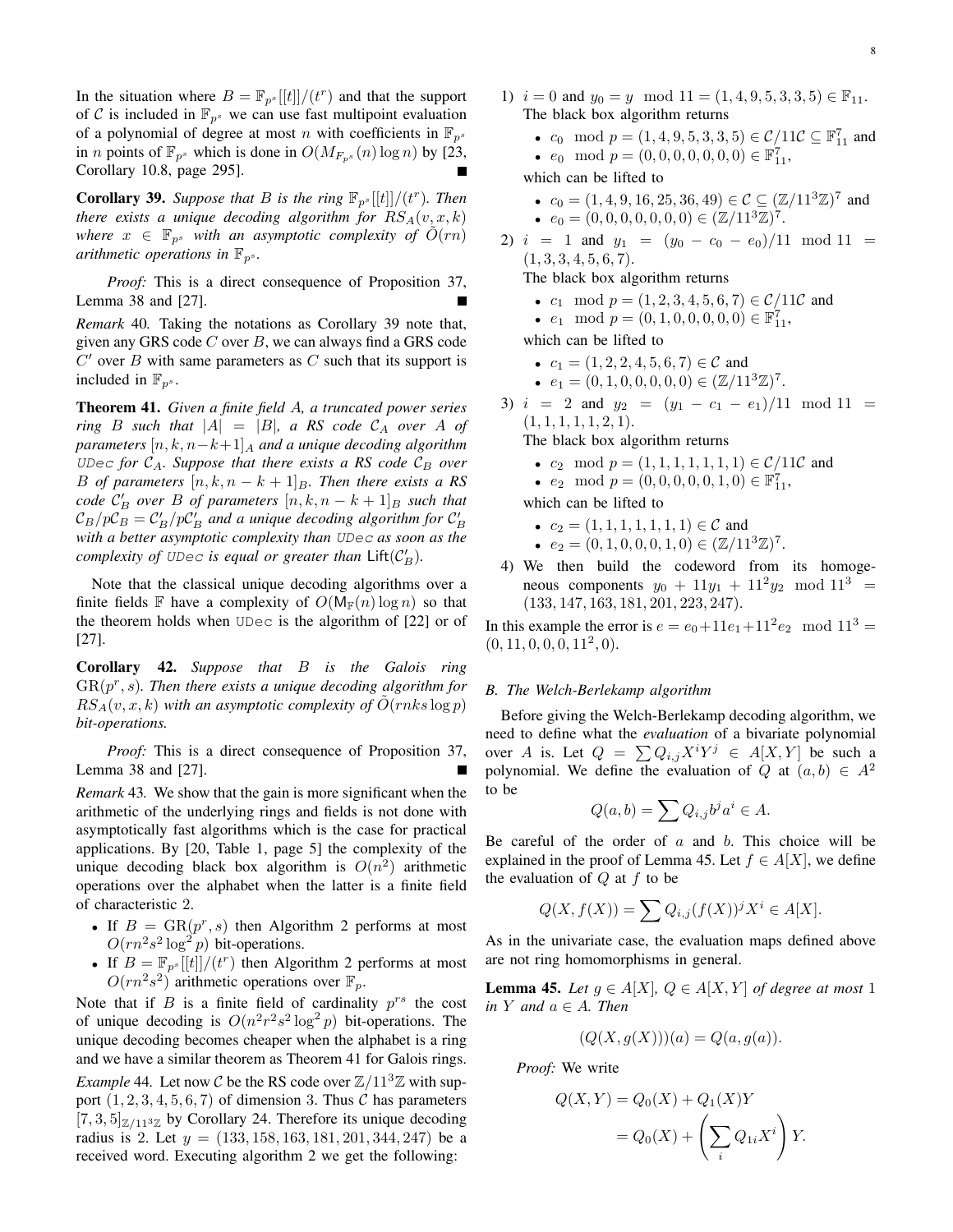The proof is an easy calculation:

$$
(Q(X, g(X)))(a) = \left(Q_0(X) + \sum_i Q_{1i}g(X)X^i\right)(a)
$$

$$
= Q_0(a) + \sum_i Q_{1i}g(a)a^i
$$

$$
= Q(a, g(a)) \text{ by definition.}
$$

We now adapt the Welch-Berlekamp algorithm [12] to noncommutative GRS. By Corollary 24, we have  $\left\lfloor \frac{d-1}{2} \right\rfloor$  =  $\lfloor \frac{n-k}{2} \rfloor$ . We let  $\tau = \lfloor \frac{n-k}{2} \rfloor$ .

## Algorithm 3 Welch-Berlekamp

**Input:** a received vector y of  $A^n$  with at most  $\tau$  errors. **Output:** the unique codeword within distance  $\tau$  of y. 1:  $z = (z_1, \ldots, z_n) \leftarrow (v_1^{-1}y_1, \ldots, v_n^{-1}y_n).$ 2: Find  $Q = Q_0(X) + Q_1(X)Y \in (A[X])[Y]$  of degree 1 such that 1)  $Q(x_i, z_i) = 0$  for all  $1 \leq i \leq n$ , 2) deg  $Q_0 \leq n - \tau - 1$ , 3) deg  $Q_1 \leq n - \tau - 1 - (k - 1)$ . 4) The leading coefficient of  $Q_1$  is  $1_A$ . 3:  $f \leftarrow$  the unique root of Q in  $A[X]_{\leq k}$ . 4: **return**  $(v_1f(x_1), \ldots, v_nf(x_n))$ .

In order to prove the correctness of the Welch-Berlekamp algorithm, we start with the following lemmas.

**Lemma 46.** Let  $y = (y_1, \ldots, y_n) \in A^n$  be such that  $\tau \leq$  $\lfloor \frac{n-k}{2} \rfloor$ . Then there exists a nonzero bivariate polynomial  $Q =$  $Q_0 + Q_1 Y \in A[X, Y]$  *satisfying* 

- 1)  $Q(x_i, z_i) = 0$  *for*  $i = 1, ..., n$ .
- 2) deg  $Q_0 \leq n \tau 1$ .
- 3) deg  $Q_1 \leq n \tau 1 (k 1)$ .
- 4) *The leading coefficient of*  $Q_1$  *is*  $1_A$ *.*

*Proof:* We can write  $y = c + e$  uniquely with  $c =$  $(v_1f(x_1), \ldots, v_nf(x_n)) \in \text{GRS}(n, k)$  for a polynomial  $f \in$  $A[X]_{\leq k}$  and  $e \in A^n$ ,  $w(e) \leq \tau$ . Let  $E = \text{Supp}(e)$ and  $Q_1(X) = \prod_{i \in E} (X - x_i)$ . Then take  $Q_0(X) =$  $-f(X)Q_1(X)$ . Then  $\overline{Q}(X,Y) = Q_0(X) + Q_1(X)Y$  satisfies the conditions of the lemma. Е

**Lemma 47.** *Let*  $Q \in A[X, Y]$  *be a bivariate polynomial satisfying the four conditions of Lemma 46 and*  $f \in A[X]_{\leq k}$ *be such that*  $d(z, f(x)) \leq \tau$ . Then  $Q(X, f(X)) = 0$ .

*Proof:* The polynomial  $Q(X, f(X))$  has degree at most  $n - \tau - 1$ . By Lemma 45 we have  $(Q(X, f(X)))(x_i)$  =  $Q(x_i, f(x_i)) = Q(x_i, z_i) = 0$  for at least  $n - \tau$  values of  $i \in \{1, \ldots, n\}$ . And by Corollary 9 we must have  $Q(X, f(X)) = 0.$ 

The correctness of the algorithm is a direct consequence of Lemma 46 and 47.

Proposition 48. *Algorithm 3 works correctly as expected and can correct up to*  $\left\lfloor \frac{n-k}{2} \right\rfloor$  *errors.* 

*Example* 49. Let C be the RS code over  $M_2(\mathbb{F}_7)$  with support

$$
\left( \begin{pmatrix} 1 & 0 \\ 0 & 1 \end{pmatrix}; \begin{pmatrix} 2 & 0 \\ 0 & 2 \end{pmatrix}; \begin{pmatrix} 3 & 0 \\ 0 & 3 \end{pmatrix}; \begin{pmatrix} 4 & 0 \\ 0 & 4 \end{pmatrix}; \begin{pmatrix} 5 & 0 \\ 0 & 5 \end{pmatrix} \right)
$$

of dimension 3. Thus C is a  $[5,3,2]_{M_2(\mathbb{F}_7)}$  linear code by Corollary 24. Therefore its unique decoding radius is 2. Let

$$
y = \left( \begin{pmatrix} 5 & 3 \\ 2 & 2 \end{pmatrix}; \begin{pmatrix} 2 & 2 \\ 4 & 1 \end{pmatrix}; \begin{pmatrix} 4 & 0 \\ 0 & 4 \end{pmatrix}; \begin{pmatrix} 2 & 3 \\ 3 & 3 \end{pmatrix}; \begin{pmatrix} 5 & 5 \\ 0 & 6 \end{pmatrix} \right)
$$

be a received word. Executing algorithm 3 we get the following:

1) By Lemma 46,  $Q$  is found using linear algebra with the affine systems of equations

| $\mathbf{1}$                         | $\boldsymbol{0}$ | $\mathbf{1}$     | $\boldsymbol{0}$ | $\mathbf{1}$                                                            | $\boldsymbol{0}$        | $\mathbf{1}$                                                                                                                                                                                        | $\boldsymbol{0}$ | 5                | 3                | 5                | $\overline{3}$                               |  |
|--------------------------------------|------------------|------------------|------------------|-------------------------------------------------------------------------|-------------------------|-----------------------------------------------------------------------------------------------------------------------------------------------------------------------------------------------------|------------------|------------------|------------------|------------------|----------------------------------------------|--|
| $\boldsymbol{0}$                     | $\mathbf{1}$     | $\overline{0}$   | $\mathbf{1}$     | $\boldsymbol{0}$                                                        | $\mathbf{1}$            | $\boldsymbol{0}$                                                                                                                                                                                    | $\mathbf 1$      | $\overline{c}$   | $\overline{c}$   | $\overline{2}$   |                                              |  |
| $\begin{matrix}1\0\end{matrix}$      | $\boldsymbol{0}$ | $\overline{2}$   | $\boldsymbol{0}$ | $\overline{4}$                                                          | $\boldsymbol{0}$        | $\mathbf{1}$                                                                                                                                                                                        | $\overline{0}$   | $\overline{c}$   | $\overline{2}$   | $\overline{4}$   | $\frac{2}{4}$                                |  |
|                                      | $\mathbf{1}$     | $\boldsymbol{0}$ | $\overline{2}$   | $\boldsymbol{0}$                                                        | $\overline{4}$          | $\boldsymbol{0}$                                                                                                                                                                                    | $\mathbf{1}$     | $\overline{4}$   | $\mathbf{1}$     | $\mathbf{1}$     |                                              |  |
| $\mathbf{1}$                         | $\boldsymbol{0}$ | 3                | $\boldsymbol{0}$ | $\overline{\mathbf{c}}$                                                 | $\boldsymbol{0}$        | 6                                                                                                                                                                                                   | $\boldsymbol{0}$ | $\overline{4}$   | $\boldsymbol{0}$ | $\overline{5}$   |                                              |  |
| $\begin{matrix} 0 \\ 1 \end{matrix}$ | $\mathbf{1}$     | $\boldsymbol{0}$ | 3                | $\boldsymbol{0}$                                                        | $\overline{\mathbf{c}}$ | $\boldsymbol{0}$                                                                                                                                                                                    | 6                | $\boldsymbol{0}$ | $\overline{4}$   | $\boldsymbol{0}$ | $\begin{array}{c} 2 \ 0 \ 5 \ 5 \end{array}$ |  |
|                                      | $\boldsymbol{0}$ | $\overline{4}$   | $\boldsymbol{0}$ | $\overline{c}$                                                          | $\boldsymbol{0}$        | $\mathbf{1}$                                                                                                                                                                                        | $\overline{0}$   | $\overline{c}$   | 3                | $\mathbf{1}$     |                                              |  |
| $\overline{0}$                       | $\mathbf{1}$     | $\boldsymbol{0}$ | $\overline{4}$   | $\boldsymbol{0}$                                                        | $\overline{c}$          | $\boldsymbol{0}$                                                                                                                                                                                    | $\mathbf{1}$     | 3                | 3                | $\overline{5}$   | $\overline{5}$                               |  |
| $\begin{matrix}1\0\end{matrix}$      | $\boldsymbol{0}$ | 5                | $\boldsymbol{0}$ | $\overline{4}$                                                          | $\boldsymbol{0}$        | 6                                                                                                                                                                                                   | $\boldsymbol{0}$ | $\overline{5}$   | $\overline{5}$   | $\overline{4}$   |                                              |  |
|                                      | $\mathbf{1}$     | $\overline{0}$   | $\overline{5}$   | $\boldsymbol{0}$                                                        | $\overline{4}$          | $\boldsymbol{0}$                                                                                                                                                                                    | 6                | $\boldsymbol{0}$ | 6                | $\overline{0}$   | $\frac{4}{2}$                                |  |
|                                      |                  |                  | ×                | $a_0$<br>$u_0$<br>$a_1$<br>$u_1$<br>$a_2$ $a_3$ $a_3$ $a_4$ $a_4$ $1$ 0 |                         | $b_0$<br>$\begin{array}{c} v_0 \\ b_1 \end{array}$<br>$\frac{v_1}{b_2}$<br>$v_2$<br>$\displaystyle \begin{array}{c} b_0 \\ v_3 \\ b_4 \end{array}$<br>$v_4$<br>$\begin{matrix} 0 \\ 1 \end{matrix}$ |                  |                  |                  |                  |                                              |  |

From this we find a solution and therefore polynomials

$$
Q_0(X) = \begin{pmatrix} a_0 & b_0 \\ u_0 & v_0 \end{pmatrix} + \begin{pmatrix} a_1 & b_1 \\ u_1 & v_1 \end{pmatrix} X + \begin{pmatrix} a_2 & b_2 \\ u_2 & v_2 \end{pmatrix} X^2
$$
  
+ 
$$
\begin{pmatrix} a_3 & b_3 \\ u_3 & v_3 \end{pmatrix} X^3
$$
  
= 
$$
\begin{pmatrix} 2 & 1 \\ 2 & 6 \end{pmatrix} + \begin{pmatrix} 0 & 5 \\ 0 & 3 \end{pmatrix} X + \begin{pmatrix} 2 & 4 \\ 0 & 5 \end{pmatrix} X^2 +
$$
  
+ 
$$
\begin{pmatrix} 6 & 3 \\ 2 & 4 \end{pmatrix} X^3.
$$

and

$$
Q_1(X) = \begin{pmatrix} a_4 & b_4 \\ u_4 & v_4 \end{pmatrix} + \begin{pmatrix} 1 & 0 \\ 0 & 1 \end{pmatrix} X
$$

$$
= \begin{pmatrix} 4 & 0 \\ 0 & 4 \end{pmatrix} + \begin{pmatrix} 1 & 0 \\ 0 & 1 \end{pmatrix} X.
$$

2)  $Q(X,Y) = Q_0(X) + Q_1(X)Y$  has only one root in  $M_2(\mathbb{F}_7)[X]$  by Lemma 7. It is computed with the classical Euclidean division algorithm. Thus we get the following root of Q

$$
\begin{pmatrix} 3 & 5 \\ 3 & 2 \end{pmatrix} + \begin{pmatrix} 1 & 1 \\ 1 & 4 \end{pmatrix} X + \begin{pmatrix} 1 & 4 \\ 5 & 3 \end{pmatrix} X^2.
$$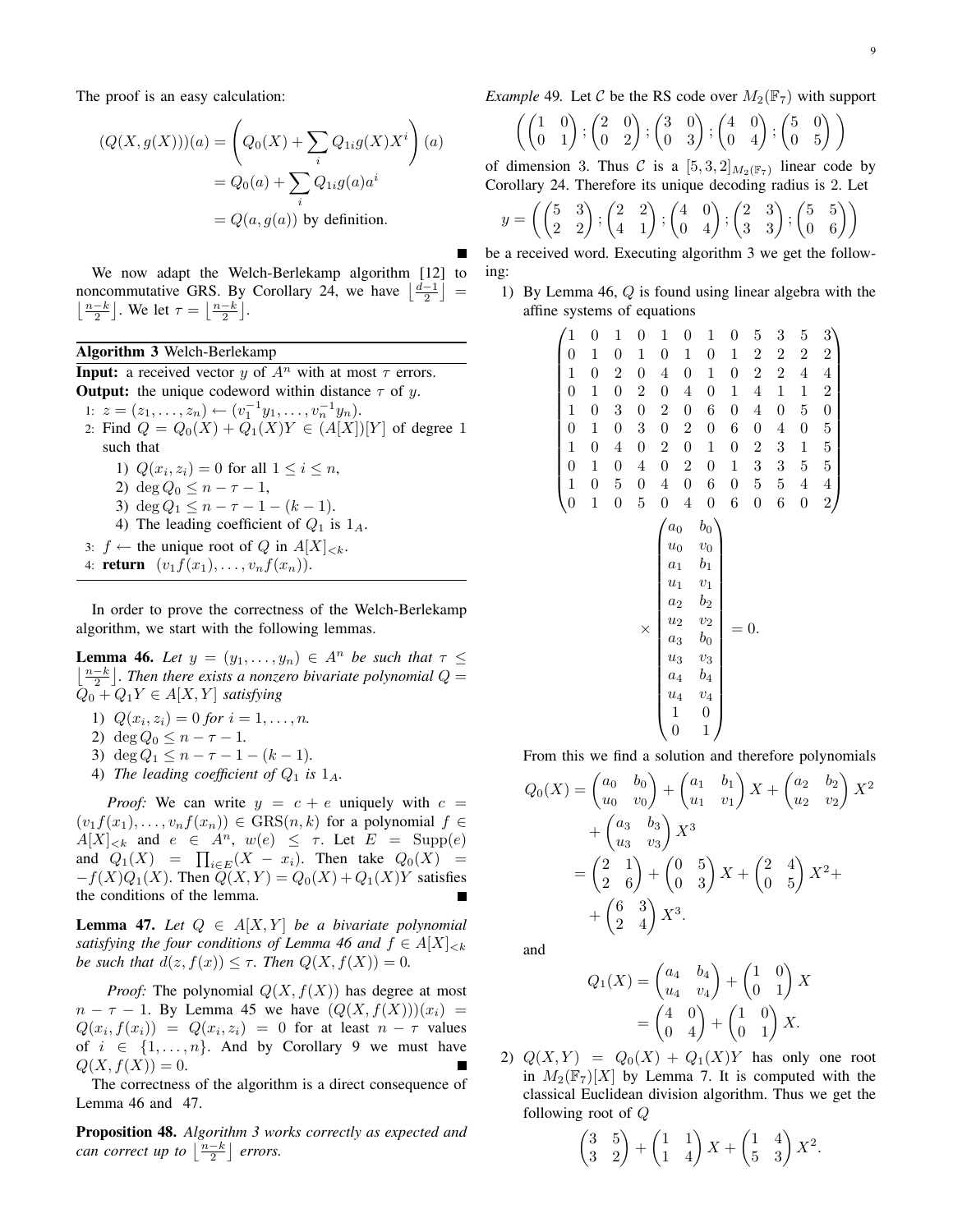And then retrieve the corresponding codeword

$$
c = \left( \begin{pmatrix} 5 & 3 \\ 2 & 2 \end{pmatrix}; \begin{pmatrix} 2 & 2 \\ 4 & 1 \end{pmatrix}; \begin{pmatrix} 1 & 2 \\ 2 & 6 \end{pmatrix}; \begin{pmatrix} 2 & 2 \\ 2 & 3 \end{pmatrix}; \begin{pmatrix} 5 & 5 \\ 0 & 6 \end{pmatrix} \right).
$$

We can modify Algorithm 3 so that it also returns the error. In this example the error is

$$
e = \left( \begin{pmatrix} 0 & 0 \\ 0 & 0 \end{pmatrix}; \begin{pmatrix} 0 & 0 \\ 0 & 0 \end{pmatrix}; \begin{pmatrix} 3 & 5 \\ 5 & 5 \end{pmatrix}; \begin{pmatrix} 0 & 0 \\ 0 & 0 \end{pmatrix}; \begin{pmatrix} 0 & 0 \\ 0 & 0 \end{pmatrix} \right).
$$

We now give an example of a Reed-Solomon code defined over  $M_2(\mathbb{Z}/5^2\mathbb{Z})$ . We use Algorithm 2 together with Algorithm 3 to decode a word.

*Example* 50. Let  $A = M_2(\mathbb{Z}/5^2\mathbb{Z})$ . The ideal generated by  $p =$  $\begin{pmatrix} 5 & 0 \\ 0 & 5 \end{pmatrix}$  is two sided and p satisfies the condition (\*) of Subsection IV-A. Therefore we can apply Algorithm 2 to the Reed-Solomon code whose support is

$$
\left(\begin{pmatrix} 1 & 0 \\ 0 & 1 \end{pmatrix}; \begin{pmatrix} 2 & 0 \\ 0 & 2 \end{pmatrix}; \begin{pmatrix} 3 & 0 \\ 0 & 3 \end{pmatrix}; \begin{pmatrix} 4 & 0 \\ 0 & 4 \end{pmatrix}\right)
$$

and of dimension 2. Let

$$
y = \left( \begin{pmatrix} 21 & 14 \\ 14 & 22 \end{pmatrix}; \begin{pmatrix} 20 & 8 \\ 15 & 7 \end{pmatrix}; \begin{pmatrix} 5 & 17 \\ 5 & 1 \end{pmatrix}; \begin{pmatrix} 22 & 6 \\ 13 & 3 \end{pmatrix} \right)
$$

be a received word. Executing Algorithm 2 we get 1)  $i = 0$  and

$$
y_0 \mod p = y \mod p =
$$
  

$$
\left( \begin{pmatrix} 1 & 4 \\ 4 & 2 \end{pmatrix}; \begin{pmatrix} 0 & 3 \\ 0 & 2 \end{pmatrix}; \begin{pmatrix} 0 & 2 \\ 0 & 1 \end{pmatrix}; \begin{pmatrix} 2 & 1 \\ 3 & 3 \end{pmatrix} \right).
$$

Algorithm 3 with input  $y_0$  returns

$$
c_0 \mod p = \left( \begin{pmatrix} 1 & 4 \\ 4 & 2 \end{pmatrix}; \begin{pmatrix} 3 & 3 \\ 2 & 4 \end{pmatrix}; \begin{pmatrix} 0 & 2 \\ 0 & 1 \end{pmatrix}; \begin{pmatrix} 2 & 1 \\ 3 & 3 \end{pmatrix} \right)
$$

and the error

$$
e_0 \mod p = \left( \begin{pmatrix} 0 & 0 \\ 0 & 0 \end{pmatrix}; \begin{pmatrix} 2 & 0 \\ 3 & 3 \end{pmatrix}; \begin{pmatrix} 0 & 0 \\ 0 & 0 \end{pmatrix}; \begin{pmatrix} 0 & 0 \\ 0 & 0 \end{pmatrix} \right)
$$

which can be lifted to the codeword

$$
c_0 = \left( \begin{pmatrix} 6 & 4 \\ 4 & 2 \end{pmatrix}; \begin{pmatrix} 8 & 8 \\ 7 & 4 \end{pmatrix}; \begin{pmatrix} 10 & 12 \\ 10 & 6 \end{pmatrix}; \begin{pmatrix} 12 & 16 \\ 13 & 8 \end{pmatrix} \right).
$$

We then compute

$$
y_1 = (y_0 - c_0 - e_0)/p =
$$
  
\n
$$
\left( \begin{pmatrix} 3 & 2 \\ 2 & 4 \end{pmatrix}; \begin{pmatrix} 2 & 0 \\ 1 & 0 \end{pmatrix}; \begin{pmatrix} 4 & 1 \\ 4 & 4 \end{pmatrix}; \begin{pmatrix} 2 & 3 \\ 0 & 4 \end{pmatrix} \right).
$$

2)  $i = 1$  and

$$
y_1 \mod p = \left( \begin{pmatrix} 3 & 2 \\ 2 & 4 \end{pmatrix}; \begin{pmatrix} 2 & 0 \\ 1 & 0 \end{pmatrix}; \begin{pmatrix} 4 & 1 \\ 4 & 4 \end{pmatrix}; \begin{pmatrix} 2 & 3 \\ 0 & 4 \end{pmatrix} \right).
$$

Algorithm 3 with input  $y_1 \mod p$  returns

$$
\text{mod } p = \left( \begin{pmatrix} 3 & 2 \\ 2 & 4 \end{pmatrix}; \begin{pmatrix} 1 & 4 \\ 3 & 4 \end{pmatrix}; \begin{pmatrix} 4 & 1 \\ 4 & 4 \end{pmatrix}; \begin{pmatrix} 2 & 3 \\ 0 & 4 \end{pmatrix} \right)
$$

and the error

 $c_0$ 

$$
e_0 \mod p = \left( \begin{pmatrix} 0 & 0 \\ 0 & 0 \end{pmatrix}; \begin{pmatrix} 1 & 1 \\ 3 & 1 \end{pmatrix}; \begin{pmatrix} 0 & 0 \\ 0 & 0 \end{pmatrix}; \begin{pmatrix} 0 & 0 \\ 0 & 0 \end{pmatrix} \right)
$$

which can be lifted to the codeword

$$
c_0 = \left( \begin{pmatrix} 3 & 2 \\ 2 & 4 \end{pmatrix}; \begin{pmatrix} 6 & 4 \\ 3 & 4 \end{pmatrix}; \begin{pmatrix} 9 & 6 \\ 4 & 4 \end{pmatrix}; \begin{pmatrix} 12 & 8 \\ 5 & 4 \end{pmatrix} \right).
$$

3) We then return the codeword

$$
c = c_0 + c_1 p \mod p^2 =
$$
  
\n
$$
\left( \begin{pmatrix} 21 & 14 \\ 14 & 22 \end{pmatrix}, \begin{pmatrix} 13 & 3 \\ 22 & 24 \end{pmatrix}, \begin{pmatrix} 5 & 17 \\ 5 & 1 \end{pmatrix}, \begin{pmatrix} 22 & 6 \\ 13 & 3 \end{pmatrix} \right).
$$

In this example the error is

$$
e = \left( \begin{pmatrix} 0 & 0 \\ 0 & 0 \end{pmatrix}; \begin{pmatrix} 7 & 5 \\ 18 & 8 \end{pmatrix}; \begin{pmatrix} 0 & 0 \\ 0 & 0 \end{pmatrix}; \begin{pmatrix} 0 & 0 \\ 0 & 0 \end{pmatrix} \right).
$$

## V. LIST DECODING OF GENERALIZED REED-SOLOMON CODES

## *A. List-decoding over certain valuation rings*

In this subsection, as in Subsection IV-A we let  $A$  be a ring satisfying  $(*), S$  be the set formed by the powers of p,  $C = GRS<sub>A</sub>(v, x, k)$  be a GRS code and G a generator matrix of C and  $\Lambda = A/(p)$  be the residual ring. We precise our black box list decoding algorithm.

| <b>Algorithm 4 Black box list decoding algorithm</b><br><b>Input:</b> a received vector y of $\Lambda^n$ with at most $\tau$ errors.<br><b>Output:</b> a subset S of $\Lambda^k \times \Lambda^n$ such that $(m, e) \in S \Leftrightarrow$<br>$mG + e = y$ and $w(e) \leq \tau$ . |  |  |  |  |  |
|-----------------------------------------------------------------------------------------------------------------------------------------------------------------------------------------------------------------------------------------------------------------------------------|--|--|--|--|--|
|                                                                                                                                                                                                                                                                                   |  |  |  |  |  |
|                                                                                                                                                                                                                                                                                   |  |  |  |  |  |

The list decoding algorithm we propose is recursive and the following algorithm is its recursive step.

Proposition 51. *Algorithm 5 is correct and can decode up to* τ *errors.*

*Proof:* The proof is done by descending induction on i. If  $i = r - 1$  the proposition holds.

Now let  $i < r-1$ ,  $c \in U$ ,  $e = y-c$ . There exists  $(m_0, e_0) \in$ S such that  $c_0 = m_0 G = c \mod p$ . Then by Lemma 35  $(c_0 - c)/p \in C$ . Moreover we have  $\text{Supp}(e_0) \subseteq \text{Supp}(e)$ and  $w(e) \leq \tau$ . Therefore  $w((e_0 - e)/p) \leq \tau$ . We have  $y_{c_0} =$  $(y-(c_0+e_0))/p = (c-c_0)/p+(e_0-e)/p$  and by the inductive hypothesis there exists  $c_1 \in S_{c_0}$  such that  $(c - c_0)/p = c_1$ mod  $p^{r-(i+1)}$ .

The complexity of Algorithm 5 will be studied in detail in Subsection V-C when the ring  $A$  is finite. We now give an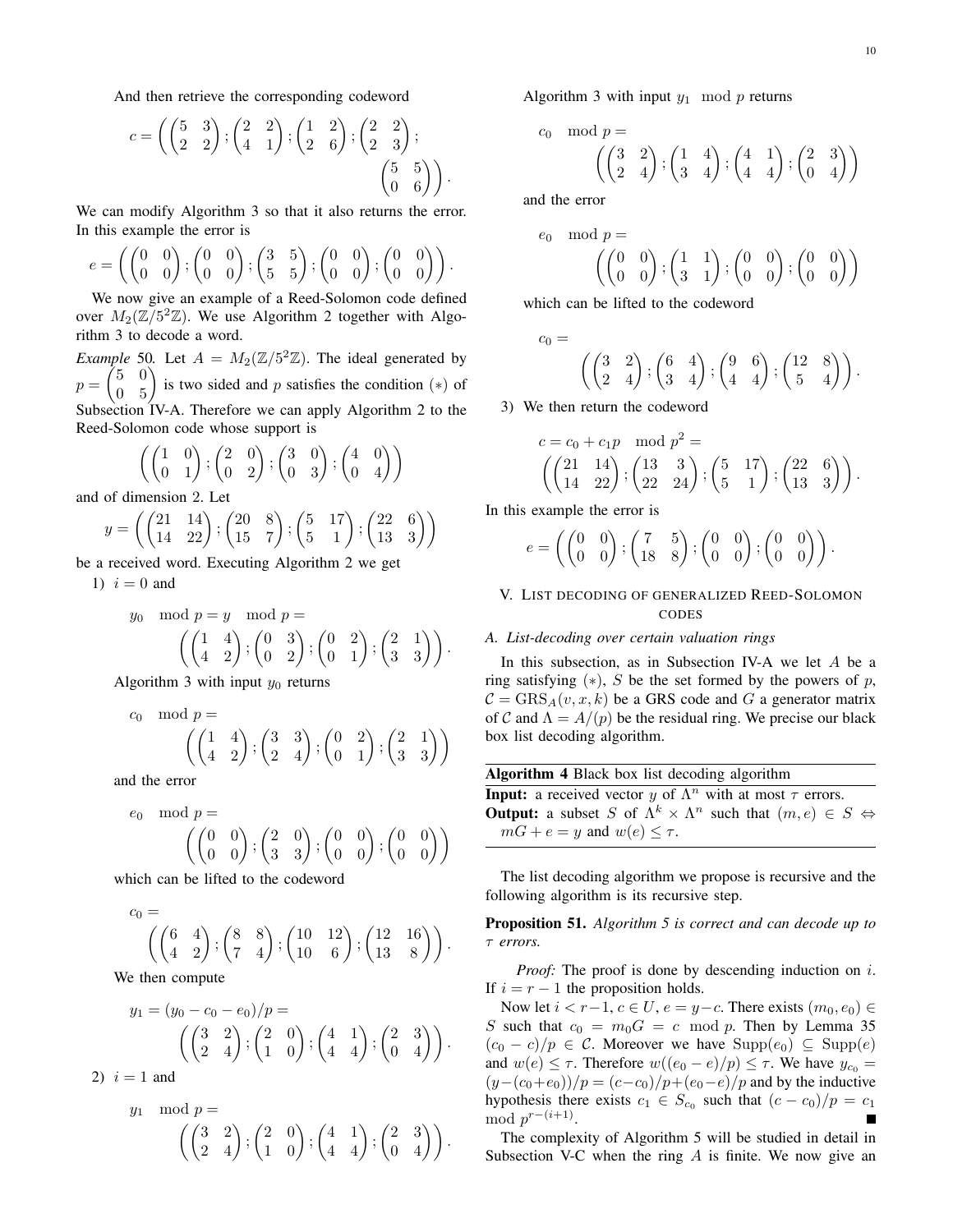Algorithm 5 List decoding from valuation  $i$  up to valuation r.

**Input:** two nonnegative integers  $i \leq r$ , a received vector y of  $A^n$  with at most  $\tau$  errors. A **black box** list decoding algorithm as specified by Algorithm 4 for the code  $C/pC$ for decoding up to  $\tau$  errors.

**Output:** The set  $U \stackrel{def}{=} \{c \in \mathcal{C} : d(c \mod p^{r-i}, y)\}$ mod  $p^{r-i}) \leq \tau$ .

- 1: if  $i = r$  then
- 2: **return**  $\{0\}$ .
- 3: end if
- 4: Call the **black box** algorithm with input  $(y \mod p)$  to obtain a subset  $S \subseteq \Lambda^k \times \Lambda^n$ .
- 5: for each  $(m_0, e_0) \in S$  do
- 6:  $c_0 \leftarrow m_0 G$ .
- 7: Call recursively Algorithm 5 with arguments  $i + 1$ , r and  $y_{c_0} = (y - c_0 - e_0)/p$  to get the set  $S_{c_0}$  of all the codewords in the ball centered in  $y_{c_0}$  of radius  $\tau$ .
- 8: end for
- 9: **return**  $\{c_0 + c_1p : c_0 \in S \text{ and } c_1 \in S_{c_0} \text{ and } d(c_0 + pc_1)\}$ mod  $p^{r-i}$ , y mod  $p^{r-i}$ )  $\leq \tau$ }.

Algorithm 6 List decoding over a valuation ring.

- **Input:** a positive integer  $\tau$ , a received vector y of  $B<sup>n</sup>$  with at most  $\tau$  errors and a **black box** unique decoding algorithm for  $C/pC$ .
- **Output:** the list of codewords within distance  $\tau$  of y.
- 1: *z* ← a representative of *y* in  $A^n$ .
- 2: Call Algorithm 5 with parameters  $0, r$ , and  $z$  and obtain the set T.
- 3: **return**  $\{c \mod p^r : c \in T\}.$

algorithm for list decoding a GRS code over  $B = A/(p<sup>r</sup>)$  for a positive integer  $r$ .

### Proposition 52. *Algorithm 6 works correctly as expected.*

*Proof:* This is a direct consequence of Proposition 51 ■ *Example* 53. In this example we work with the  $RS_{\mathbb{Z}/7^2\mathbb{Z}}(6,2)$ code whose support is  $(1, 2, 3, 4, 5, 6)$ . The unique decoding radius is 2 while the list decoding algorithm radius is 3. Suppose we received the word  $y = (8, 15, 22, 11, 12, 13) \in$  $(\mathbb{Z}/7^2\mathbb{Z})^6$ . We skip steps 1, 2 and 4 of Algorithm 6 and identify the elements of  $\mathbb{Z}_7$  up to precision 2 with the elements of  $\mathbb{Z}/7^2\mathbb{Z}$  for the clarity of the example. The execution of Algorithm 6 is as follows:

- We enter Algorithm 5 with  $y = (8, 15, 22, 11, 12, 13)$ .
- At step 4, the call to the black box algorithm with  $y$  $mod 7 = (1, 1, 1, 4, 5, 6)$  returns two codewords and their corresponding errors (step 5):
	- 1) The codeword  $(1, 1, 1, 1, 1, 1)$  which can be lifted to  $(1, 1, 1, 1, 1, 1)$  and the error  $(0, 0, 0, 3, 4, 5)$ .
	- 2) The codeword  $(1, 2, 3, 4, 5, 6)$  which can be lifted to  $(1, 2, 3, 4, 5, 6)$  and the error  $(0, 1, 2, 0, 0, 0)$ .
- We have a list of two candidates, for each one we do a recursive call of Algorithm 5.
- For item 1:
	- We enter *recursively* Algorithm 5 with  $[y - (1, 1, 1, 1, 1, 1) - (0, 0, 0, 3, 4, 5)]/7 =$  $(1, 2, 3, 1, 1, 1).$
	- At step 4 the call to the black box algorithm with  $(1, 2, 3, 1, 1, 1)$  returns the two codewords  $(1, 1, 1, 1, 1, 1, 1)$  and  $(1, 2, 3, 4, 5, 6)$  which can be lifted to  $(1, 1, 1, 1, 1, 1, 1)$  and  $(1, 2, 3, 4, 5, 6)$ (step 5).
	- At step 9, we return  $(1, 1, 1, 1, 1, 1, 1)$  and  $(1, 2, 3, 4, 5, 6).$
- For item 2:
	- We enter *recursively* Algorithm 5 with  $[y - (1, 2, 3, 4, 5, 6) - (0, 1, 2, 0, 0, 0)]/7$  $(1, 1, 1, 1, 1, 1).$
	- At step 4 the call to the black box algorithm with  $(1, 1, 2, 1, 1, 1)$  returns the codeword  $(1, 1, 1, 1, 1, 1, 1)$  which can be lifted to  $(1, 1, 1, 1, 1, 1, 1).$
	- At step 9, we return  $(1, 1, 1, 1, 1, 1, 1)$ .
- Due to the condition of step 9 of Algorithm 5 we return only the two codewords
	- $(1, 1, 1, 1, 1, 1) + 7 \times (1, 2, 3, 4, 5, 6) \mod 7^2 =$ (8, 15, 22, 29, 36, 43) and
	- $(1, 2, 3, 4, 5, 6) + 7 \times (1, 1, 1, 1, 1, 1) \mod 7^2 =$  $(8, 9, 10, 11, 12, 13).$

The codeword  $(1, 1, 1, 1, 1, 1) + 7 \times (1, 1, 1, 1, 1, 1) =$  $(8, 8, 8, 8, 8, 8)$  is not returned at step 9 because  $d(y, (8, 8, 8, 8, 8, 8)) = 5 > J = 3.$ 

## *B. The Guruswami-Sudan algorithm*

We now extend the Guruswami-Sudan [26] algorithm to noncommutative GRS codes. We assume in this section that  ${x_1, \ldots, x_n} \subseteq Z(A)$ . Almost nothing has to be changed from the original algorithm. In this subsection we do the following assumption on  $A$ : every linear system with coefficients in  $A$ with more unknowns than equations has a nonzero solution (with coefficients also in  $A$ ). This is the case for example when A is any commutative ring or the ring of square matrices over any commutative ring (and therefore any field). We let  $J = n - \sqrt{(k-1)n}.$ 

**Lemma 54.** Let  $y \in A^n$  be a received word with at most τ *errors with* τ < J*. Then there exists a nonzero bivariate polynomial*  $Q \in A[X, Y]$  *satisfying the three conditions of step 3 of Algorithm 7.*

*Proof:* As usual we consider the coefficients of Q to be unknowns satisfying the equations  $Q(x_i, z_i) = 0$  and  $[Q(X+x_i,Y+z_i)]_{s'} = 0$  for  $i = 1,...,n$  and  $s' =$  $0, \ldots, s-1$  where  $[Q]_{s'}$  denotes the homogeneous component of degree  $s'$  of  $Q$ .

First note that the value of s in step 2 together with  $\tau < J$ imply

$$
[(n - \tau)^2 - (k - 1)n] s^2 - (k - 1)s - 1 > 0,
$$

which in turn implies

$$
s^{2}(n-\tau)^{2} - 1 > n(k-1)(s^{2} + s),
$$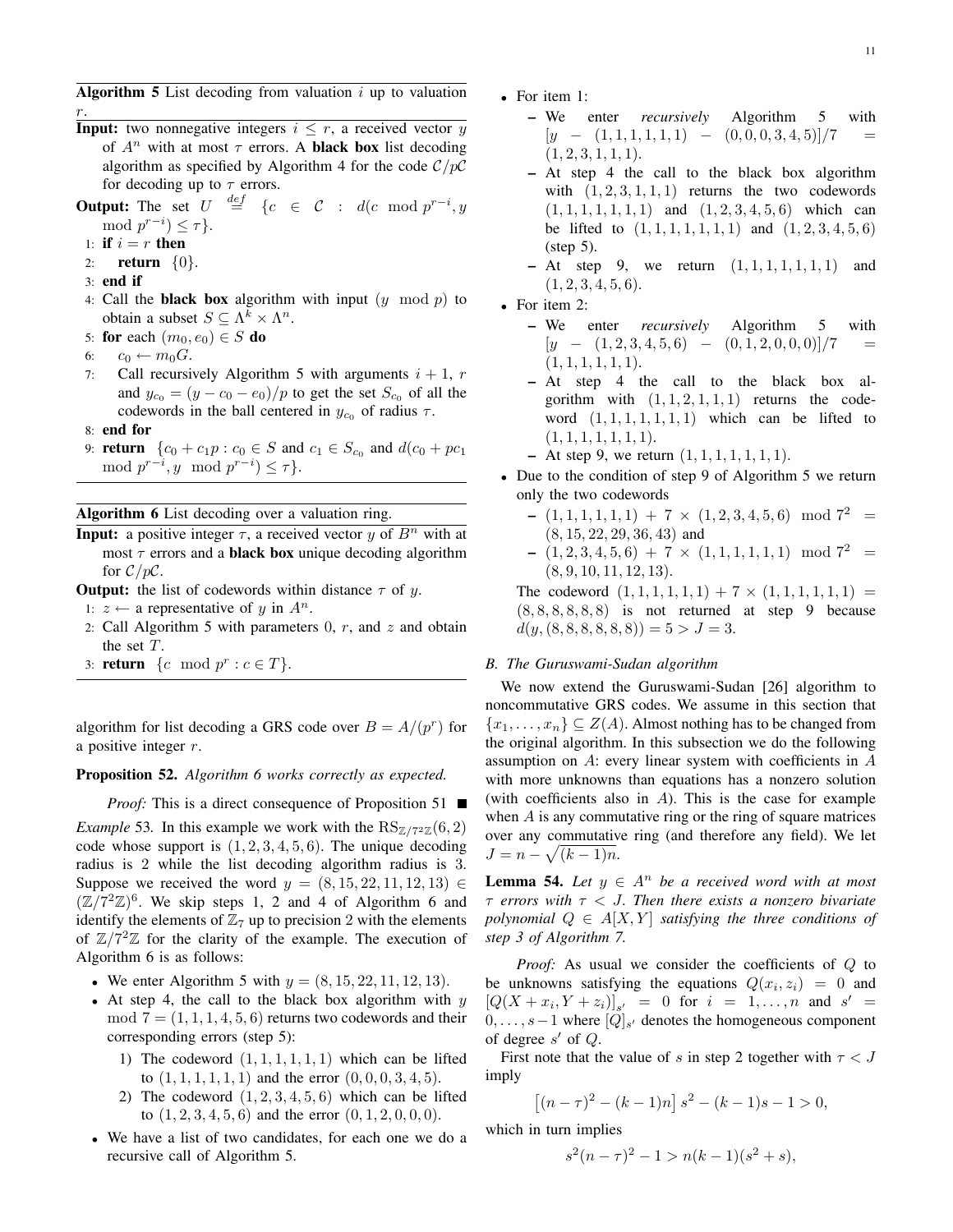**Input:** a positive integer  $\tau < J$  and a received vector y of  $A^n$  with at most  $\tau$  errors.

| Output: all the $f \in A[X]_{ such that d(y, f(x)) \leq \tau.$                                                             |
|----------------------------------------------------------------------------------------------------------------------------|
| 1: $s \leftarrow \left[ \frac{(k-1)n + \sqrt{(k-1)^2 n^2 + 4((n-\tau)^2 - (k-1)n)}}{2((n-\tau)^2 - (k-1)n)} \right] + 1$ . |
| 2: $L \leftarrow \left[ \frac{s(n-\tau)-1}{k-1} \right] - 1$ .                                                             |
| 3: $z = (z_1, \ldots, z_n) \leftarrow (v_1^{-1} y_0, \ldots, v_n^{-1} y_n)$ .                                              |
| 4: Find $Q = \sum_{i=0}^L Q_i(X) Y^i \in (A[X])[Y]$ of degree at most $L$ such that                                        |
| 1) $Q(x_i, z_i) = 0$ for all $1 \leq i \leq n$ .                                                                           |
| 2) $Q(X + x_i, Y + z_i)$ has valuation at least $s$ .                                                                      |
| 3) $\deg Q_i \leq s(n-\tau) - 1 - i(k-1)$ for all $0 \leq i \leq L$ .                                                      |
| 5: $Z \leftarrow \text{Roots of } Q$ in $A[X]_{ such that d(z, f(x)) \leq \tau.$                                           |
| 6: return $\{(v_1 f(x_1), \ldots, v_n f(x_n) : f \in Z\}$                                                                  |

and then gives

$$
\left(\frac{s(n-\tau)-1}{k-1}\right)\left(\frac{s(n-\tau)+1}{2}\right) > n\left(\frac{s+1}{2}\right).
$$

Counting the coefficients of Q we get

$$
(L+1)\left(s(n-\tau)-(k-1)\frac{L}{2}\right)
$$

unknowns which is greater or equal than

$$
\left(\frac{s(n-\tau)-1}{k-1}\right)\left(\frac{s(n-\tau)+1}{2}\right).
$$

On the other hand conditions 1 and 2 of step 3 of Algorithm 7 give  $n\binom{s+1}{2}$ 2 equations. And we have a nonzero solution by the hypothesis made on A.

**Lemma 55.** *Let*  $g \in A[X], Q \in A[X,Y]$  *and*  $z \in Z(A)$ *. Then*

$$
(Q(X, g(X)))(a) = Q(a, g(a)).
$$

*Proof:* According to the definition we took for evaluating polynomials in Subsection IV-B, we have:

$$
(Q(X, g(X)))(a) = \sum (Q_{ij}(g(X))^j X^i)(a)
$$
  
= 
$$
\sum Q_{ij}(g(a))^j a^i
$$
 because  $a \in Z(A)$   
= 
$$
Q(a, g(a))
$$
 by definition.

*Remark* 56*.* Note that for the Guruswami-Sudan algorithm we could have defined the evaluation of bivariate polynomials in the "usual way" that is, for  $f \in A[X], Q \in A[X, Y]$  and  $a, b \in A$ ,

 $Q(a, b) = \sum$  $_{i,j}$  $Q_{ij}a^ib^j$ 

and

$$
Q(X, f(X)) = \sum_{i,j} Q_{ij} X^{i} (f(X))^{j}.
$$

As the evaluation is done at points from the center of A both definitions for evaluation give the exact same result.

**Lemma 57.** Let  $Q \in A[X, Y]$  verifying the three condi*tions of step 1 of Algorithm 7. Let*  $f \in A[X]_{< k}$  *such that*  $f(x_i) = z_i$  for a fixed  $i \in \{1, \ldots, n\}$ . Then  $(X - x_i)^s$  divides  $Q(X, f(X))$ .

*Proof:* By assumption we have

$$
Q(X + x_i, Y + z_i) = \sum_{\lambda \ge s} \sum_{j+l=\lambda} Q_{jl} X^j Y^l
$$

with  $Q_{jl} \in A$  and where  $s' \geq s$  is the valuation of Q. By Remark 8, there exists a polynomial  $g(X) \in A[X]$  such that  $f(X) - z_i = g(X)(X - x_i)$ . As  $x_i \in Z(A)$  we have

$$
Q(X, f(X)) = Q((X - x_i) + x_i, (f(X) - z_i) + z_i)
$$
  
= 
$$
\sum_{\lambda \ge s'} \sum_{j+l=\lambda} Q_{jl}(g(X)(X - x_i))^l (X - x_i)^j
$$
  
= 
$$
\sum_{\lambda \ge s'} \sum_{j+l=\lambda} Q_{jl}g(X)^l (X - x_i)^{\lambda}
$$
  
= 
$$
(X - x_i)^{s'} h(X)
$$

where  $h(X) \in A[X]$ .

**Lemma 58.** Let  $Q \in A[X, Y]$  be a bivariate polynomial *satisfying the three conditions of step 4 of Algorithm 7 and let*  $f \in A[X]_{\leq k}$  *be such that*  $d(y, f(x)) \leq \tau$ . Then  $Q(X, f(X)) = 0.$ 

*Proof:* Let  $f \in A[X]_{< k}$  be a polynomial such that  $d(y, f(x)) \leq \tau$ . Then  $Q(X, f(X))$  is a polynomial of degree at most  $s(n - \tau) - 1$ . We have  $f(x_i) = z_i$  for at least  $n - \tau$  values of i. By Lemma 55,  $(Q(X, f(X)))(x_i)$  =  $Q(x_i, f(x_i)) = 0$  for at least  $n - \tau$  values of *i*.

Denote by E the set  $\{i \in \{1, ..., n\} : Q(x_i, f(x_i)) \} = 0\}$ and by  $P_r(X)$  the polynomial  $\prod_{i \in E} (X - x_i)^r$ . We prove by induction on  $r \leq s$  that  $P_r(X)$  divides  $Q(X, f(X))$ . For  $r = 1$  it is a consequence of Remark 8 and the assumption we made on the support  $x$  of the code. By induction there exists  $R(X) \in A[X]$  such that  $Q(X, f(X)) = R(X)P_r(X)$ . Let  $i_0 \in E$ , by Lemma 57 we also have  $Q(X, f(X)) =$  $S(X)(X - x_{i_0})^{r+1}$ . By Lemma 7 we have  $S(X)(X - x_{i_0}) =$  $R(X) \prod_{i \in E, i \neq i_0} (X - x_i)^r$ , whence  $R(x_{i_0}) = 0$ . This is true for all  $i_0 \in E$  and by Remark 8 and the property of the support x we deduce that  $P_{r+1}(X)$  divides  $Q(X, f(X))$ .

It follows that  $Q(X, f(X))$  is divisible by a monic polynomial of degree  $s(n - \tau)$  which implies  $Q(X, f(X)) = 0$ .

Proposition 59. *Algorithm 7 works correctly as specified and can correct up to*  $[J]$  − 1 *errors.* 

*Proof:* This is direct consequence of Lemma 54 and Lemma 58.

#### *C. Complexities for list decoding algorithms*

In order to study the complexity of Algorithm 6, we need a result about the number of codewords that can be returned by Algorithm 7. The results of [32, Section 5] remain valid in our context. In other words, they do not depend on the algebraic structure of the alphabet. We recall them in the following proposition for the sake of completeness. We assume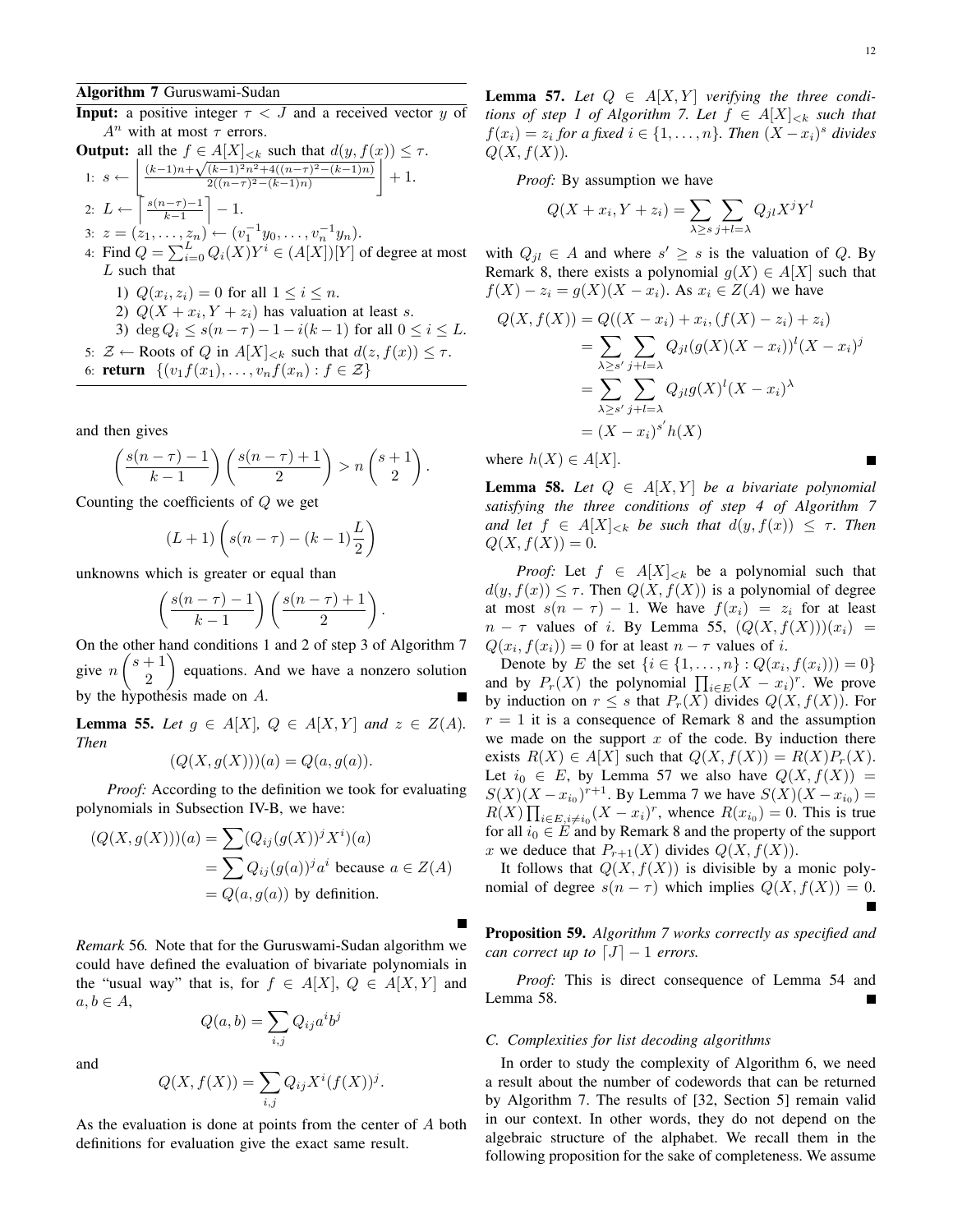| r (nilpotency index of $p = 3$ ) | Upper bound             |
|----------------------------------|-------------------------|
| 1                                | 0.001310                |
| 2                                | $1.386 \times 10^{-6}$  |
| 3                                | $1.850 \times 10^{-9}$  |
| 4                                | $2.530 \times 10^{-12}$ |
| 5                                | $3.469 \times 10^{-15}$ |
| 6                                | $4.759 \times 10^{-18}$ |
| 7                                | $6.528 \times 10^{-21}$ |
| 8                                | $8.954\times10^{-24}$   |
| 9                                | $1.228 \times 10^{-26}$ |
|                                  | $1.685 \times 10^{-29}$ |

Fig. 1. Table for  $\text{RS}_{\text{GR}(3^r,2)}[8,4,5]$  and a codeword of weight 6.

throughout this subsection that all errors with weight at most  $\tau$  occur with the same probability regardless of the weight of the transmitted codeword.

**Proposition 60.** *We let*  $C = \text{GRS}_A(n, k)$ *,*  $c \in \mathcal{C}$ *,*  $w = w(c)$ *;* 

$$
N(c, a, i) = 0 \text{ if } w > a + i,
$$

*and*

$$
N(c, a, i) = \sum_{j=0}^{\min\left(\left\lfloor\frac{i-(w-a)}{2}\right\rfloor, n-w\right)} \left[\binom{w}{w-a+j}\binom{n-w}{j}\right]
$$

$$
(|A|-1)^j \binom{a-j}{i-(w-a)-2j} (|A|-2)^{i-(w-a)-2j}\right]
$$

*else. We now let*

$$
M(\tau) = \sum_{u=d}^{\min(2\tau,n)} \sum_{a=u-\tau}^{\tau} \sum_{i=u-a}^{\tau} N(c, a, i).
$$

*Then the probability that Algorithm 7 returns more than one codeword is at most*

$$
\frac{M(\tau)}{\sum_{i=0}^{\tau} \left[ \binom{n}{i} \left( |A| - 1 \right)^i \right]}.
$$

*Proof:* The proof is identical to [32, Proposition 12, page 9].

In Tables 1 and 2 we give examples of this upper bound as it is difficult to get a simple asymptotic equivalent. These calculations have been made for finite fields in [32, Section 5] and for Galois rings in [3, Section 5]. As shown in the tables the probability is very small.

*Remark* 61*.* As pointed out in the introduction of this subsection the upper bound on the probability given in Proposition 60 is independent of the algebraic structure of the alphabet. Therefore there is no gain in taking the Galois ring or a matrix ring (over a finite field or a Galois ring) instead of the finite field of same cardinality. In fact the advantage resides in the asymptotic complexity of the decoding algorithms given in Subsection IV-A and V-A.

We now let, as in Subsection V-B,  $J = n - \sqrt{(k-1)n}$  be the generic Johnson bound. We recall the following proposition:

| $\ell$ (matrix size) | Upper bound              |
|----------------------|--------------------------|
|                      | 0.001310                 |
| 2                    | $2.530 \times 10^{-12}$  |
| 3                    | $1.228 \times 10^{-26}$  |
| 4                    | $1.123 \times 10^{-46}$  |
| 5                    | $1.930\times10^{-72}$    |
| 6                    | $6.247 \times 10^{-104}$ |
| 7                    | $3.804 \times 10^{-141}$ |
| 8                    | $4.358\times10^{-184}$   |
| q                    | $9.396\times10^{-233}$   |
| 10                   | $3.812\times10^{-287}$   |

Fig. 2. Table for  $\text{RS}_{M_{\ell}(\mathbb{F}_9)}[8, 4, 5]$  and a codeword of weight 6.

**Proposition 62.** *Let*  $y \in A^n$ *. Then there exist at most*  $n(|A| -$ 1) *codewords within distance* J *from* y*.*

*Proof:* See [25, Corollary 3.3 page 36]. П We can now state the proposition about the complexity of Algorithm 6.

Proposition 63. *With the same notations as in Subsection V-A,* let  $LDec(C)$  be the complexity in terms of the number of bit*operations of a list decoding algorithm for*  $GRS_{A/(p)}(\mathcal{C})$  *and* ρ *be the probability that the latter algorithm returns more than one codeword. We suppose that* LDec(C) does not *depend on* ρ*. Then Algorithm 6*

• *performs at most*

$$
\frac{[n(|A|-1)]^r - 1}{n(|A|-1) - 1} (\text{LDec}(\mathcal{C}) + \text{Lift}(\mathcal{C}))
$$
  
=  $(n|A|)^{r-1} (\text{LDec}(\mathcal{C}) + \text{Lift}(\mathcal{C})).$ 

*bit-operations.*

• *performs an* expected *number of at most*

$$
\frac{[(1-\rho)+\rho(n(|A|-1))]^r-1}{[(1-\rho)+\rho(n(|A|-1))]-1}(\mathrm{LDec}(\mathcal{C})+\mathrm{Lift}(\mathcal{C})).
$$

*bit-operations.*

*Proof:* It is a direct consequence of Proposition 60 and 62.

*Remark* 64*.* Taking the notations of Proposition 63 Recall that  $LDec(\mathcal{C})$  does not depend on  $\rho$ . *Heuristically* it is interesting to see that as  $\rho \rightarrow 0$  we have

$$
\frac{[(1-\rho)+\rho(n(|A|-1))]^r-1}{[(1-\rho)+\rho(n(|A|-1))]-1}(\text{LDec}(\mathcal{C})+\text{Lift}(\mathcal{C}))
$$
  

$$
\rightarrow (r+\rho o(1))\left(\text{LDec}(\mathcal{C})+\text{Lift}(\mathcal{C})\right)=r(\text{LDec}(\mathcal{C})+\text{Lift}(\mathcal{C}))
$$

Therefore the complexity of Algorithm 6 is *heuristically* polynomial in r, n and |A| whenever  $LDec(C)$  and  $Lift(C)$ are polynomial in  $r$ ,  $n$  and  $|A|$ . This *heuristic* analysis is reasonable according to Tables 1 and 2. Therefore we can notice, as in Proposition 39, that if we denote by  $B$  the Galois ring  $\text{GR}(p^r, s)$  then the asymptotic complexity given above is better than the complexity of the corresponding decoding algorithm over the finite field of size  $p^{rs}$ .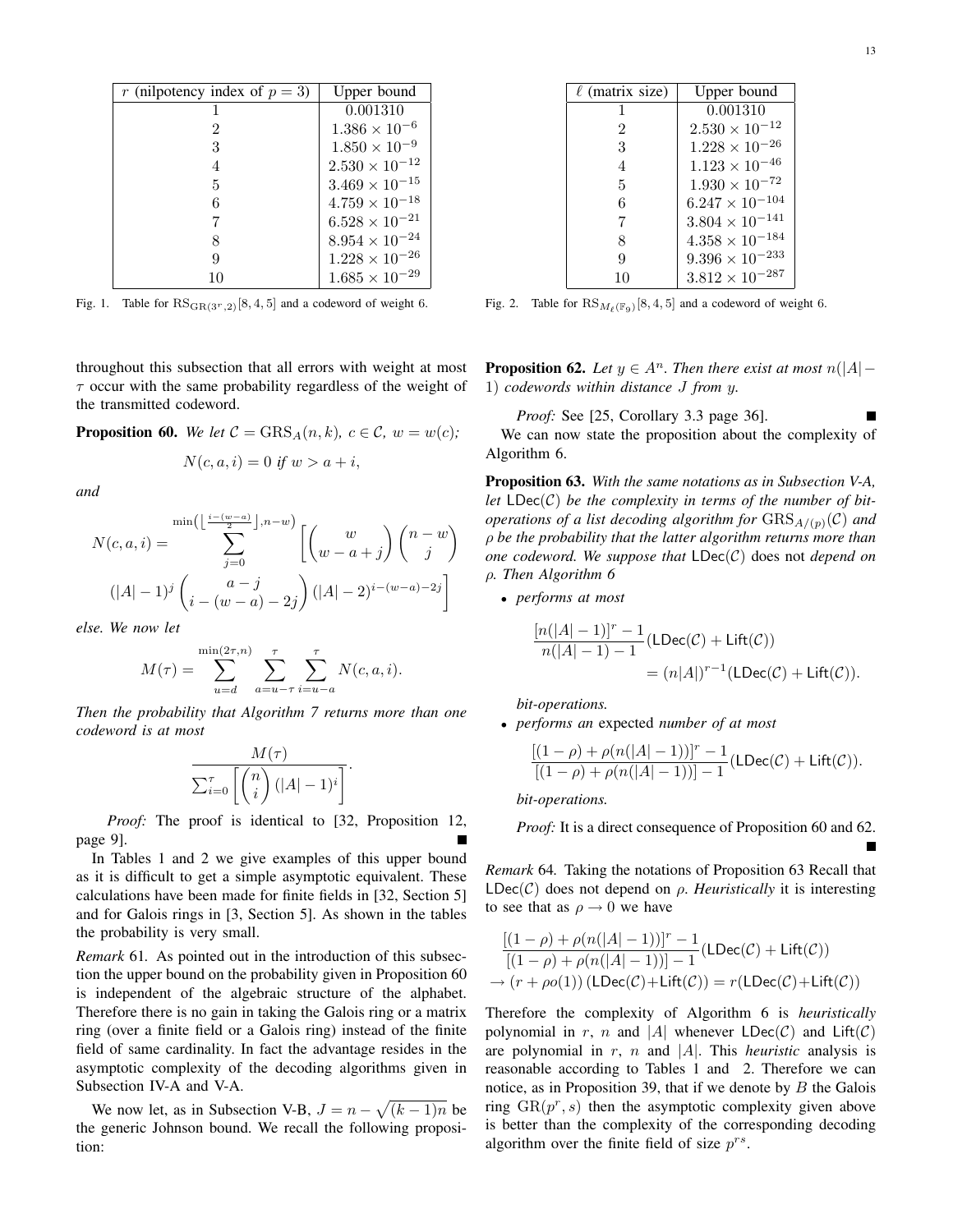**Corollary 65.** Suppose that A is the Galois ring  $\text{GR}(p^r, s)$ . *Then there exists a list decoding algorithm for*  $GRS(v, x, k)$ *with an asymptotic complexity of*

$$
\tilde{O}\left(\frac{n^r(\rho^{rs}-1)^r - 1}{n(\rho^{rs}-1) - 1} n^7 k^5 s \log p\right) \n= \tilde{O}(n^{r+6} \rho^{r(r-1)s} k^5 s \log p)
$$

*arithmetic operations in*  $\mathbb{F}_p$ *, or heuristically an expected*  $n$ umber of  $\tilde{O}(rn^7k^5s \log p)$  *bit-operations which can decode up to the generic Johnson bound.*

*Proof:* This is a direct consequence of Proposition 63, Remark 64, Lemma 38 and [25, Lemma 6.13, page 111]. ■

Note that the algorithm presented in [25, Algorithm *Poly-Reconstruct*, page 102] applied to a RS code over  $\mathbb{F}_{p^{rs}}$  performs at most  $\tilde{O}(n^7 k^5 rs)$  arithmetic operations in  $\mathbb{F}_p$ . We have an *heuristical* result for list decoding similar to Theorem 3:

Heuristical Result 66. *Given a finite field* A*, a Galois ring* B such that  $|A| = |B|$ , a RS code  $\mathcal{C}_A$  over A of parameters  $[n, k, n-k+1]_A$  *and a list decoding algorithm* LDec for  $C_A$ . *Suppose that there exists a RS code*  $C_B$  *over B of parameters*  $[n, k, n - k + 1]_B$ *. Then there exists a list decoding algorithm for*  $C_B$  *with a better asymptotic complexity than*  $LDec$ *.* 

## VI. CONCLUSION

In this paper we showed that, with strong constraints on their supports, GRS codes can be considered over non commutative rings. But this generalization does not lead to better codes than GRS codes over commutative rings in terms of the parameters.

We also proposed two new decoding algorithms with a low complexity for GRS codes over Galois rings and rings of matrices over a Galois ring. Using these algorithms we showed that given a prime power  $q$  and a unique (resp. list) decoding algorithm for a GRS code over  $\mathbb{F}_q$  there exists a unique (resp. list) decoding algorithm for a GRS code with same parameters (provided that the GRS code exists with our conditions on its support) over  $\mathbb{Z}/q\mathbb{Z}$  with a better asymptotic complexity.

#### ACKNOWLEDGMENT

The authors would like to thank Daniel Augot for his precious advices and Alain Couvreur and Grégoire Lecerf for their careful readings of this article.

#### **REFERENCES**

- [1] M. Alekhnovich, "Linear Diophantine equations over polynomials and soft decoding of Reed-Solomon codes," *IEEE Trans. Inform. Theory*, vol. 51, no. 7, pp. 2257–2265, 2005.
- [2] M. A. Armand, "Improved list decoding of generalized Reed-Solomon and alternant codes over rings," in *IEEE International Symposium on Information Theory 2004 (ISIT 2004)*, 2004, p. 384.
- [3] ——, "List decoding of generalized Reed-Solomon codes over commutative rings," *IEEE Trans. Inform. Theory*, vol. 51, no. 1, pp. 411–419, 2005.
- [4] ——, "Solving the Welch-Berlekamp key equation over a Galois ring," in *WSEAS Transactions on Mathematics*, vol. 4, no. 1, 2005, pp. 319– 326.
- [5] M. Armand, "Improved list decoding of generalized reed-solomon and alternant codes over galois rings," *IEEE Trans. Inform. Theory*, vol. 51, no. 2, pp. 728–733, feb 2005.
- [7] M. Atiyah and I. MacDonald, *Introduction to commutative algebra*, ser. Addison-Wesley series in mathematics. Westview Press, 1994.
- [8] D. Augot and A. Zeh, "On the Roth and Ruckenstein Equations for the Guruswami-Sudan Algorithm," in *IEEE International Symposium on Information Theory - ISIT 2008*. Toronto, Canada: IEEE, Jul. 2008, pp. 2620–2624.
- [9] N. Babu and K.-H. Zimmermann, "Decoding of linear codes over galois rings," *Information Theory, IEEE Transactions on*, vol. 47, no. 4, pp. 1599–1603, may 2001.
- [10] M. Barbier, C. Chabot, and G. Quintin, "On Quasi-Cyclic Codes as a Generalization of Cyclic Codes," *ArXiv:1108.3754*, Aug. 2011.
- [11] E. R. Berlekamp, *Algebraic coding theory*, ser. M-6. Aegean Park Press, 1984.
- [12] E. R. Berlekamp and L. R. Welch, "Error correction for algebraic block codes," 1986, patent 4633470.
- [13] D. Boucher, W. Geiselmann, and F. Ulmer, "Skew-cyclic codes," *Applicable Algebra in Engineering, Communication and Computing*, vol. 18, pp. 379–389, 2007.
- [14] D. Boucher, P. Solé, and F. Ulmer, "Skew constacyclic codes over Galois rings," *Advances in mathematics of communications*, vol. 2, no. 3, pp. 273–292, 2008.
- [15] D. Boucher and F. Ulmer, "Codes as modules over skew polynomial rings," in *Cryptography and Coding*, ser. Lecture Notes in Computer Science, M. Parker, Ed. Springer Berlin / Heidelberg, 2009, vol. 5921, pp. 38–55.
- [16] ——, "Coding with skew polynomial rings," *Journal of Symbolic Computation*, vol. 44, no. 12, pp. 1644–1656, 2009.
- [17] E. Byrne, "Lifting decoding schemes over a galois ring," in *Applied Algebra, Algebraic Algorithms and Error-Correcting Codes*, ser. Lecture Notes in Computer Science, S. Boztas and I. Shparlinski, Eds. Springer Berlin / Heidelberg, 2001, vol. 2227, pp. 323–332.
- [18] D. G. Cantor and E. Kaltofen, "On fast multiplication of polynomials over arbitrary algebras," *Acta Inform.*, vol. 28, pp. 693–701, 1991.
- [19] L. Chaussade, P. Loidreau, and F. Ulmer, "Skew codes of prescribed distance or rank," *Designs, Codes and Cryptography*, vol. 50, pp. 267– 284, 2009.
- [20] N. Chen and Z. A Yan, "Complexity analysis of reed-solomon decoding over GF(2m) without using syndromes," *EURASIP Journal on Wireless Communications and Networking*, vol. 2008, 2008.
- [21] M. Fürer, "Faster Integer Multiplication," in Proceedings of the Thirty-*Ninth ACM Symposium on Theory of Computing (STOC 2007)*. ACM, 2007, pp. 57–66.
- [22] S. Gao, "A new algorithm for decoding Reed-Solomon codes," in *Communications, Information and Network Security, V. Bhargava, H.V. Poor, V. Tarokh, and S. Yoon*. Kluwer, 2002, pp. 55–68.
- [23] J. von zur Gathen and J. Gerhard, *Modern computer algebra*, 2nd ed. Cambridge University Press, 2003.
- [24] M. Greferath and U. Vellbinger, "Efficient decoding of  $\mathbb{Z}_{n^k}$ -linear codes," *IEEE Trans. Inform. Theory*, vol. 44, no. 3, pp. 1288–1291, may 1998.
- [25] V. Guruswami, *List decoding of error-correcting codes: winning thesis of the 2002 ACM doctoral dissertation competition*, ser. Lecture Notes in Computer Science. Springer, 2004.
- [26] V. Guruswami and M. Sudan, "Improved decoding of Reed-Solomon and algebraic-geometric codes," *IEEE Trans. Inform. Theory*, vol. 45, pp. 1757–1767, 1998.
- [27] J. Justesen, "On the complexity of decoding Reed-Solomon codes (corresp.)," *IEEE Trans. Inform. Theory*, vol. 22, no. 2, pp. 237–238, Mar. 1976.
- [28] R. Kötter, "On Algebraic Decoding of Algebraic-Geometric and Cycling Codes," Ph.D. dissertation, Linköping University, Sweden, 1996.
- [29] R. Kötter and A. Vardy, "Algebraic soft-decision decoding of Reed-Solomon codes," *IEEE Trans. Inform. Theory*, vol. 49, no. 11, pp. 2809– 2825, 2003.
- [30] S. Lang, *Algebra*, 3rd ed., ser. Graduate Texts in Mathematics. Springer-Verlag, 2002, vol. 211.
- [31] J. McConnell, J. Robson, and L. Small, *Noncommutative Noetherian rings*, ser. Graduate studies in mathematics. American Mathematical Society, 2001.
- [32] R. R. Nielsen and T. Hoeholdt, "Decoding Reed-Solomon codes beyond half the minimum distance," in *Coding Theory, Cryptography and Related Areas*, J. Buchmann, T. Hoeholdt, H. Stichtenoth, and H. Tapia-Recillas, Eds. Springer-Verlag, Apr. 2000.